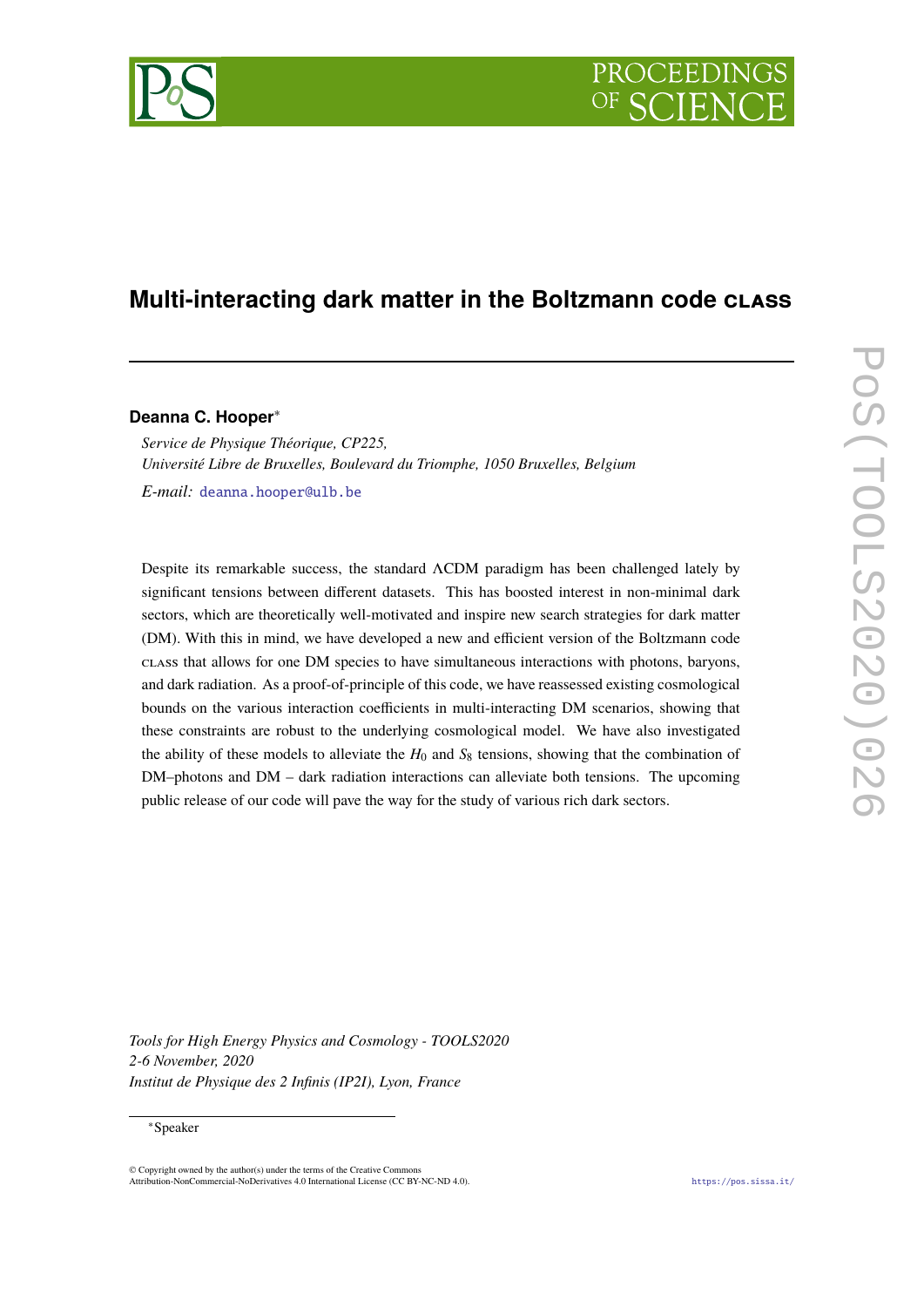### **1. Introduction**

The cold dark matter (CDM) paradigm, which assumes cold and collisionless dark matter (DM) particles interacting only gravitationally, is a cornerstone of both cosmology and particle physics. However, despite the overwhelming success of CDM, and by extension of the standard ΛCDM cosmological model, increasingly more precise data have uncovered some tensions among different datasets.

On the one hand, the expansion rate of the universe (quantified with  $H_0$ ) as inferred by CMB [\[1\]](#page-13-0) measurements differs by more than  $4.4\sigma$  from that measured in the local universe [\[2](#page-13-1)[–4\]](#page-13-2), known as the Hubble tension. Moreover, the clustering of matter on scales of ∼ 8 Mpc/h (quantified with *S*8) inferred from CMB data [\[1\]](#page-13-0) is in more than  $2\sigma$  tension [\[5,](#page-13-3) [6\]](#page-13-4) with the measurements obtained from weak lensing experiments  $[7-11]$  $[7-11]$  – this is known as the  $S_8$  tension. Furthermore, there are possible shortcomings of CDM when looking at structure formation on small scales [\[12–](#page-14-1)[19\]](#page-14-2). Combined with the EDGES anomaly [\[20,](#page-14-3) [21\]](#page-14-4) and the lack of detections in DM experiments, these tensions have called into question the CDM paradigm.

This has motivated interest in models beyond the standard CDM paradigm, such as Interacting Dark Matter (IDM), either with additional dark relativistic species (Dark Radiation, henceforth DR) or with Standard Model particles. Here and in  $[22]$  – which is the basis for this contribution – we aim, for the first time, to study scenarios in which the IDM has several simultaneous interactions, with three main objectives: first we will develop the formalism needed in order to describe these simultaneous interactions, which require non-trivial modifications, such as for the temperature evolution of the different species. Second, we will assess the cosmological bounds on different IDM cross sections in models with two or three simultaneous interactions, in order to check whether they differ from those obtained with single interactions, since in principle, some cancellations between the various effects could lead to parameter degeneracies. Third, we will study the possible implications these multi-interacting scenarios have on the aforementioned cosmological tensions.

In order to do this, we have developed a new version of the Boltzmann solver class [\[23\]](#page-14-6) featuring DM-DR interactions (already present since class v2.9 [\[24,](#page-14-7) [25\]](#page-15-0)), DM-baryon interactions, and DM-photon interactions in a unified and systematic approach, without substantial increase of the runtime. The code developed here will be made publicly available in a forthcoming release, class v3.1.

#### **2. The Boltzmann code class**

class is designed to simulate the evolution of linear perturbations in the universe and to compute the cosmological observables for a given input model. class was written by Julien Lesgourgues & Thomas Tram, and first released in 2011 [\[23,](#page-14-6) [26\]](#page-15-1), and aims at being

- General: it features numerous models and many different cosmological outputs.
- Modern: class is written in C with a modular structure, and comes with a wrapper for both python and C++.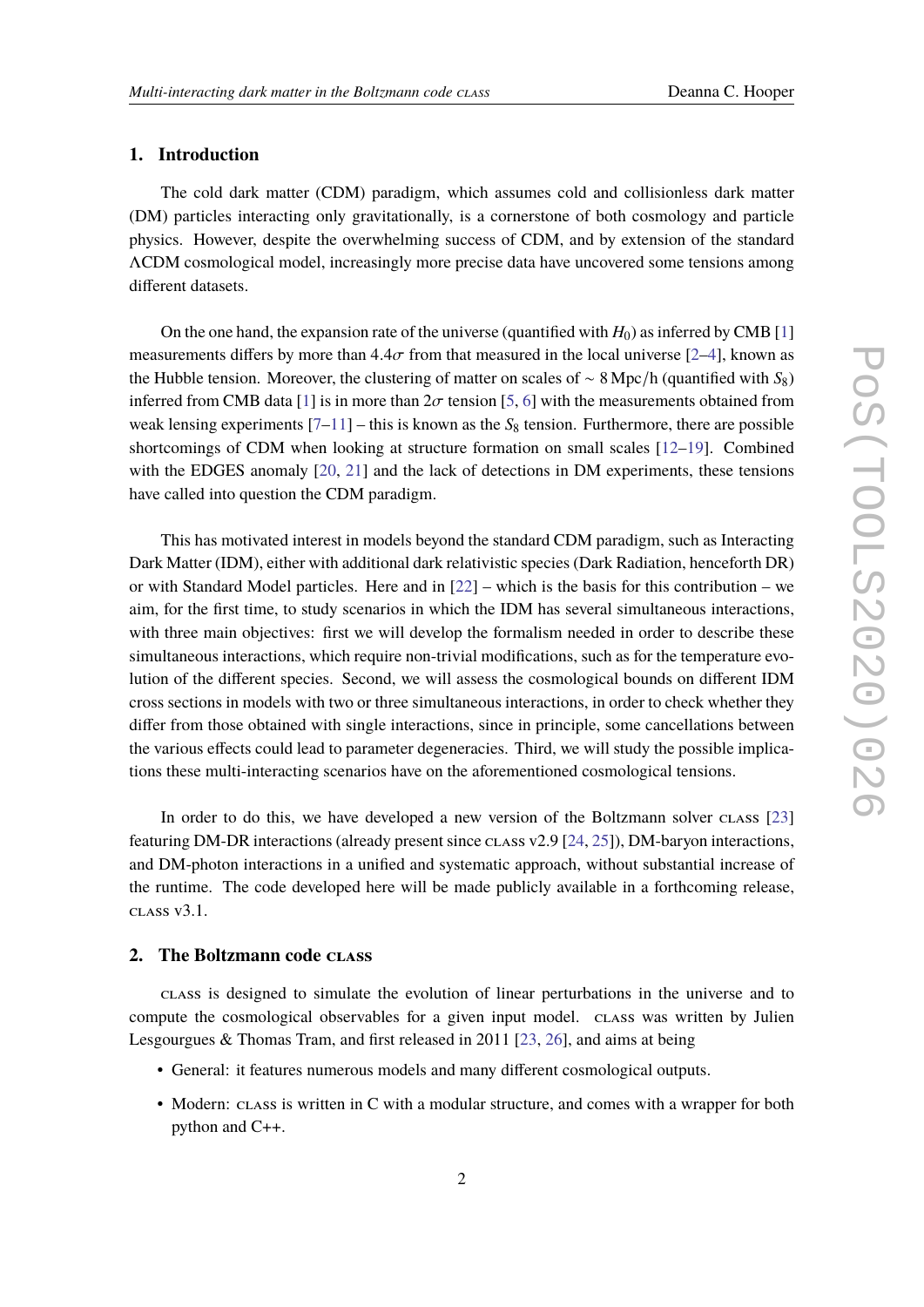- User-friendly: it is well documented (both inside the code and with the comprehensive online  $d$ ocumentation<sup>[1](#page-2-0)</sup>). The code is easy to follow and equations are not repeated, making it straightforward to modify. class also comes with several example jupyter notebooks.
- Accurate and fast: agrees with  $CAMB$  [\[27\]](#page-15-2) at the  $10^{-4}$  (0.01%) level for CMB observables, and runs in a couple of seconds for most models.
- Up-to-date: continuously maintained and expanded with more models and features, while maintaining compatibility with older versions.

More information about class, including previous courses and tutorials can be found on the class home page[2](#page-2-1).

#### **3. Dark matter interactions**

We choose to describe the DM interactions at an effective level in the the form of temperaturedependent cross sections, rather than at a fundamental level in the form of Lagrangian densities. This means that we will treat different types of interactions as independent, even though they may be linked in a fundamental theory. We highlight that in this work and in the forthcoming class v3.1 release, we only consider one single IDM species with potentially all of the relevant interaction channels.

#### **Dark matter – baryon interactions**

Scattering between DM and baryons can lead to an exchange of momentum proportional to the momentum transfer cross section

$$
\sigma_{\rm T} = \int d\Omega \frac{d\sigma}{d\Omega} (1 - \cos \theta). \tag{1}
$$

In weakly-coupled theories,  $\sigma_T$  can only depend on even powers of the DM–baryon relative velocity  $\nu$  and in many cases this dependence is given by a power law. In the present work we consider  $\sigma_{\rm T} = \sigma_{\rm DM-b} v^{n_b}$  with  $n_b = 0$ , which occus in contact interactions [\[28\]](#page-15-3) (note, however, that class can take any value of  $n_b \in [-4, 4]$ ).

We have implemented DM–baryon interactions in class following the formalism described in Refs. [\[29–](#page-15-4)[32\]](#page-15-5), among others. Within this framework, it is assumed that both DM and baryons are non-relativistic (valid for DM masses above the MeV scale), and that in the early universe both species follow a Maxwell velocity distribution. With these assumptions, the DM Euler equation will gain an additional term

$$
\theta_{\rm DM}' = \theta_{\rm DM, standard}' - \Gamma_{\rm DM-b} \left(\theta_{\rm DM} - \theta_b\right),\tag{2}
$$

where Γ<sub>DM-b</sub> is the *conformal DM-baryon momentum exchange rate*, which will also appear in the modified baryon Boltzmann equations (and is called  $R<sub>x</sub>$  in e.g., Ref. [\[29\]](#page-15-4)). Throughout this work,

<span id="page-2-1"></span><span id="page-2-0"></span><sup>1</sup>[https://lesgourg.github.io/class\\_public/class\\_public-2.9.0/doc/manual/html/index.html](https://lesgourg.github.io/class_public/class_public-2.9.0/doc/manual/html/index.html) 2<http://www.class-code.net/>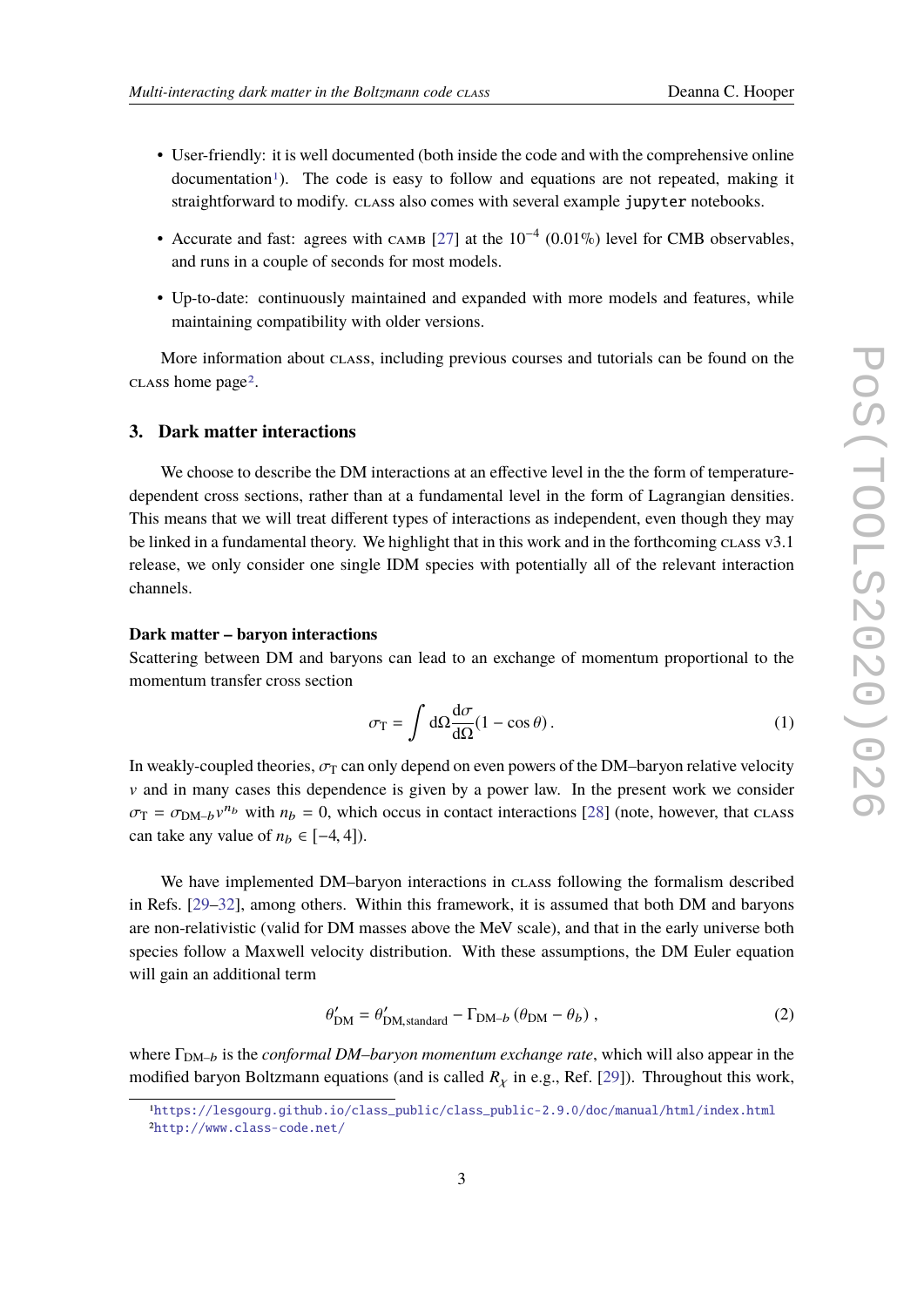primes stand for derivatives with respect to conformal time, and conformal rates are defined with respect to conformal time. The rate  $\Gamma_{\text{DM}-b}$  is given by the deceleration of the DM bulk velocity. At leading order in the non-relativistic expansion, it reads

<span id="page-3-0"></span>
$$
\Gamma_{\text{DM}-b} = \frac{a\rho_b \sigma_{\text{DM}-b} c_{n_b}}{m_{\text{DM}} + m_b} \left( \frac{T_b}{m_b} + \frac{T_{\text{DM}}}{m_{\text{DM}}} + \frac{V_{\text{RMS}}^2}{3} \right)^{\frac{n_b+1}{2}} \mathcal{F}_{He} ,
$$
 (3)

where  $T_x$  and  $m_x$  represent the temperature and mass of species x, and  $\sigma_{DM-b}$  is the DM–baryon cross section. In this work we focus on scattering only with hydrogen atoms, which requires setting the corrective factor  $\mathcal{F}_{\text{He}}$  to  $1 - Y_p \approx 0.76$  [\[31\]](#page-15-6) and the average baryon mass  $m_b$  to be equal to the proton mass  $m_p \approx 0.938 \text{GeV}/c^2$ . Our approach can be generalised to include Helium scattering<br>cas in Ref. [20] while algetran sections is discussed below. The integration constant a dependent as in Ref. [\[29\]](#page-15-4), while electron scattering is discussed below. The integration constant  $c_{n_b}$  depends only on  $n_b$  and for the case studied here is  $c_0 = 2.1$ . Finally, the velocity term in equation [\(3\)](#page-3-0) is the averaged value of the DM bulk velocity relative to the baryon fluid, and is given by

$$
V_{\text{RMS}}^2 \equiv \langle V_{\text{DM}}^2 \rangle \simeq \begin{cases} 10^{-8}, & z > 10^3 \\ 10^{-8} \left( \frac{(1+z)}{10^3} \right)^2, & z \le 10^3 \end{cases} \tag{4}
$$

An important feature of these interactions is that they will substantially modify the baryon and DM temperature evolution, such that  $T_{DM}$  needs to be numerically evolved alongside  $T_b$  and *x*<sub>e</sub>. Since for  $n_b$  > −3, DM–baryon interactions couple the baryon and DM temperatures effi-ciently at early times<sup>[3](#page-3-1)</sup>, we take  $T_{DM} = T_b$  as the initial condition. For  $n_b < -3$ , on the other hand, the interactions are negligible at early times, for which we would take an initial temperature  $T_{DM} \simeq 0$ .

J.

Finally, we note in passing that models with DM–baryon interactions would typically also feature DM–electron interactions. However, the cross section for the latter is expected to be suppressed proportional to  $\mu_{\chi e}^2/\mu_{\chi p}^2$ , where  $\mu$  denotes the reduced mass. In certain models, for example if the interactions arise from the exchange of a scalar mediator, even stronger suppression is possible. Therefore, we do not consider these interactions here, even though they would be straightforward to implement in the formalism presented above, as explained in Ref. [\[32\]](#page-15-5).

#### **Dark matter – photon interactions**

Here we focus on the case in which DM–photon interactions are independent of temperature and result in an additional term in the DM and photon velocity equations, analogous to the standard baryon–photon interaction term. The Euler equation for DM will thus be modified as

$$
\theta'_{\rm DM} = \theta'_{\rm DM, standard} - \Gamma_{\rm DM-\gamma} (\theta_{\rm DM} - \theta_{\gamma}), \qquad (5)
$$

where

$$
\Gamma_{\text{DM-}\gamma} = \frac{4\rho_{\gamma}}{3\rho_{\text{DM}}} a \,\sigma_{\text{DM-}\gamma} n_{\text{DR}} \tag{6}
$$

<span id="page-3-1"></span><sup>3</sup>To quickly assess whether a given rate is efficient on cosmological time scales, one should compare it to the conformal Hubble rate  $H = a'/a$ , related to the usual Hubble rate by  $H = aH$ .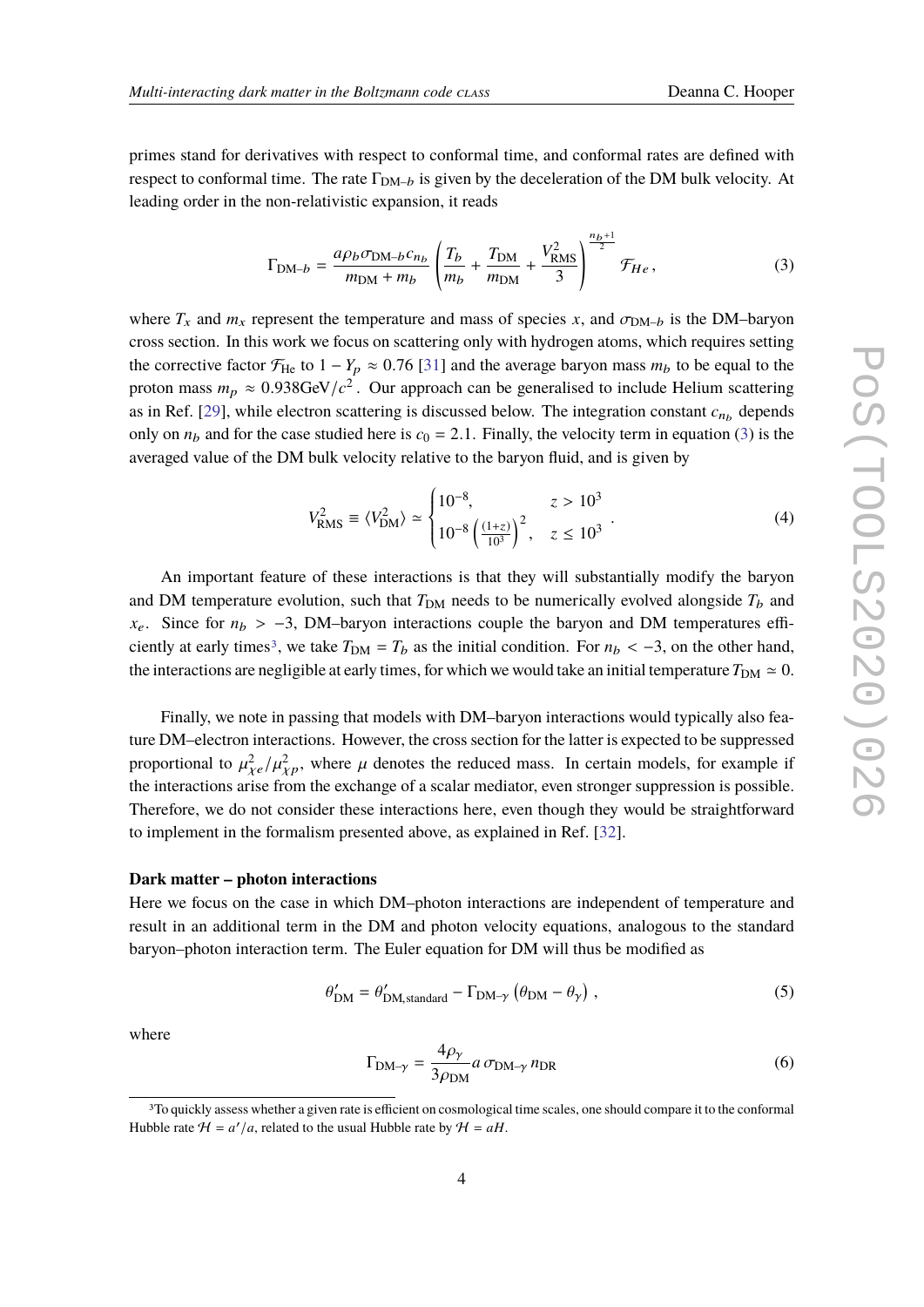is the *conformal DM–photon momentum exchange rate*,  $\sigma_{DM-\gamma}$  is the DM–photon elastic scattering cross section, and  $n_{\text{DR}} = \rho_{\text{DM}}/m_{\text{DM}}$  is the DM number density.

Following Refs. [\[33,](#page-15-7) [34\]](#page-15-8), it is convenient to define the scattering cross section relative to the Thompson cross section  $\sigma_{\text{Th}}$ , and to introduce the dimensionless parameter

$$
u_{\rm DM-\gamma} = \frac{\sigma_{\rm DM-\gamma}}{\sigma_{\rm Th}} \left(\frac{m_{\rm DM}}{100 \,\text{GeV}}\right)^{-1},\tag{7}
$$

such that

$$
\sigma_{\text{DM-}\gamma} = 6.65 \times 10^{-29} u_{\text{DM-}\gamma} \left(\frac{m_{\text{DM}}}{100 \text{ GeV}}\right) \text{m}^2. \tag{8}
$$

#### **Dark matter – dark radiation interactions**

In analogy with the DM–photon interactions discussed above, DM can also interact with other forms of radiation. We consider the possibility that DM interacts with massless relics from the dark sector, called generically DR, which have negligible interactions with Standard Model particles. The general framework for such interactions has been developed in the ETHOS formalism [\[35\]](#page-15-9), which also describes in detail the mapping between the underlying particle physics model and its effects on structure formation observables. The ETHOS parametrisation assumes that a single DM species interacts with a relativistic component via the 2-to-2 scattering  $DM + DR \leftrightarrow DM + DR$ . In addition we also include DR self-interactions via the process  $DR + DR \leftrightarrow DR + DR$ , following the ETHOS implementation in class from Refs. [\[24,](#page-14-7) [25\]](#page-15-0). We further assume that DR maintains a thermal spectrum with  $T_{DR} \propto (1 + z)$  and vanishing chemical potential (such that  $n_{DR} \propto T_{DR}^3$ ) throughout the times relevant for CMB physics and until today. Finally, the Euler equation for DM gains an additional term:

$$
\theta_{\rm DM}' = \theta_{\rm DM, standard}' - \Gamma_{\rm DM-DR} (\theta_{\rm DM} - \theta_{\rm DR}), \qquad (9)
$$

where Γ<sub>DM–DR</sub> is the *conformal DM–DR momentum exchange rate*. The DR perturbations are described by a Boltzmann hierarchy integrated over momentum, like in the case of massless neutrinos. When the DR self-interactions are assumed to be very strong, we truncate these equations at the level of the first two multipoles, like for a relativistic perfect fluid.

We consider the case in which the interaction rate appearing in the DR equations has a powerlaw dependence on temperature and can thus be written as

<span id="page-4-0"></span>
$$
\Gamma_{\text{DR}-\text{DM}} = \omega_{\text{DM}} a_{\text{dark}} \left( \frac{1+z}{1+z_d} \right)^{n_{\text{DR}}}, \qquad (10)
$$

where  $\omega_{DM} = \Omega_{DM,0}h^2$ , while the rate  $a_{dark}$  gives the overall interaction strength close to  $z_d$ ,  $n_{DR}$  is<br>the neural law dependence of the temperature, and 1 i. r. is a neuralisation factor. The sectoring the power-law dependence of the temperature, and  $1 + z_d$  is a normalisation factor. The scattering rate for DM is given by

$$
\Gamma_{\text{DM}-\text{DR}} = \left(\frac{4}{3} \frac{\rho_{\text{DR}}}{\rho_{\text{DM}}}\right) \Gamma_{\text{DR}-\text{DM}},\tag{11}
$$

which is proportional to  $(1 + z)^{n_{\text{DR}}+1}$ , due to the different redshift dependence of  $\rho_{\text{DR}}$  and  $\rho_{\text{DM}}$ . In principle, one can also calculate the self-scattering rate  $\Gamma_{DR-DR}$  for a given model, but in the case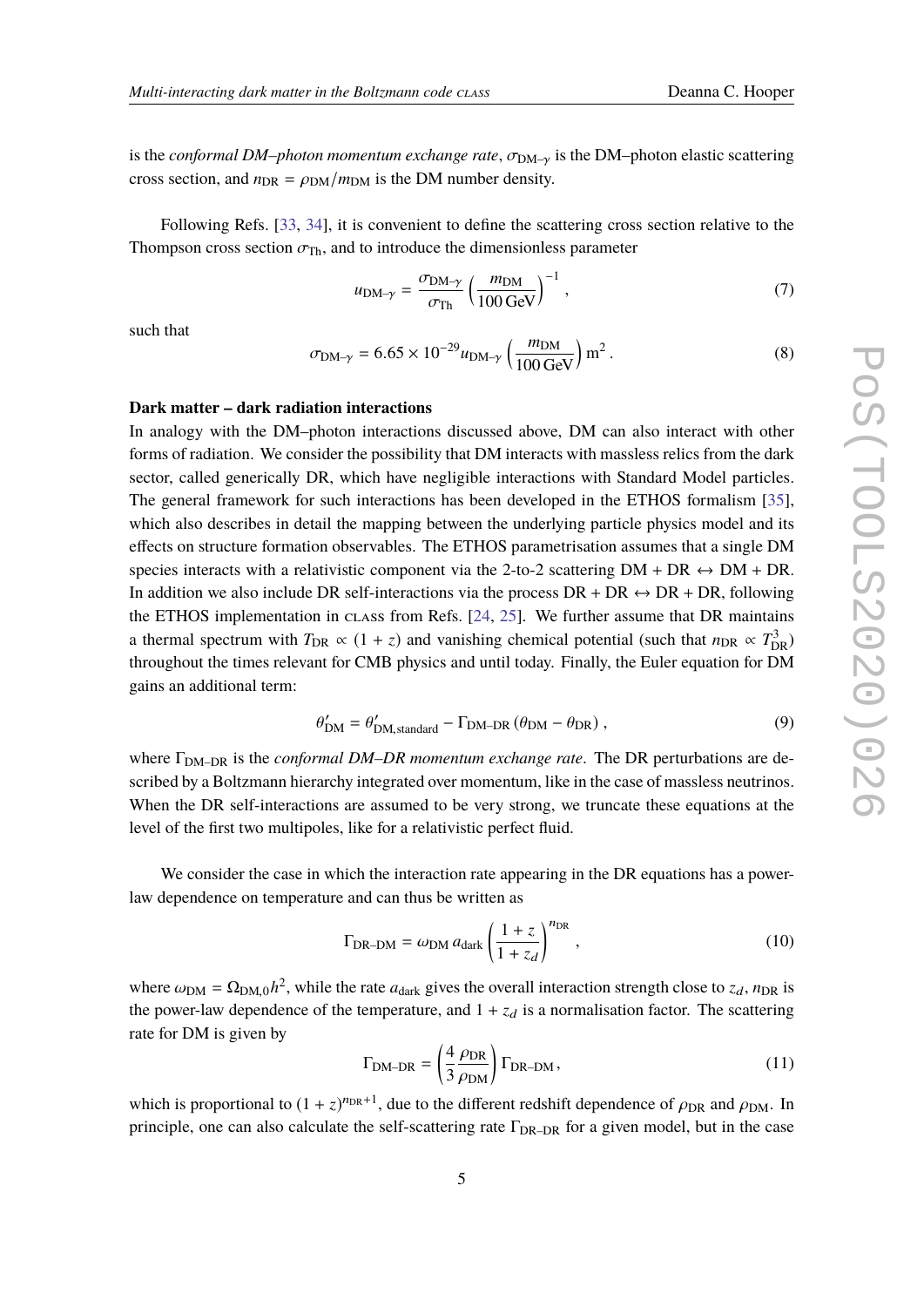of strong self-coupling, DR behaves like a perfect fluid and the precise value of  $\Gamma_{\text{DR-DR}}$  becomes irrelevant.

Once the pivot redshift  $z_d$  of equation [\(10\)](#page-4-0) has been fixed arbitarily to  $z_d = 10^7$ , like in previous works [\[24,](#page-14-7) [25,](#page-15-0) [35\]](#page-15-9), the conformal DM–DR momentum exchange rate [\(10\)](#page-4-0) can be conveniently parametrised either in terms of  $(a_{dark}a_0^{-1})$  or of the current rate

$$
\Gamma_{\text{DM-DR}}^0 \equiv \Gamma_{\text{DM-DR}}(z=0) a_0^{-1} = \frac{4}{3} \omega_{\text{DR}} a_{\text{dark}} a_0^{-1} 10^{-7n_{\text{DR}}},\tag{12}
$$

with  $\omega_{\text{DR}} = \Omega_{\text{DR},0}h^2$ , such that

$$
\Gamma_{\text{DM}-\text{DR}} = \frac{4}{3} \omega_{\text{DR}} a_{\text{dark}} (1+z) \left( \frac{1+z}{10^7} \right)^{n_{\text{DR}}} = \Gamma_{\text{DM}-\text{DR}}^0 a_0 (1+z)^{1+n_{\text{DR}}} \tag{13}
$$

In the case of  $n_{DR} = \{2, 4\}$ , Refs. [\[24,](#page-14-7) [25\]](#page-15-0) report their observational bounds on the parameter  $a_{dark}$ (assuming  $a_0 = 1$  and  $z_d = 10^7$ ). For  $n_{DR} = 0$ , Refs. [\[25,](#page-15-0) [36,](#page-15-10) [37\]](#page-15-11) report bounds on  $\Gamma_{\text{DM-DR}}^0$ , which is just denoted by  $\Gamma_0$  in these works.

Here we focus on a model known to be particularly relevant for the discussion of the Hubble and *S*<sub>8</sub> tensions [\[25,](#page-15-0) [36,](#page-15-10) [37\]](#page-15-11). In this model, one chooses  $n_{DR} = 0$  such that  $\Gamma_{DM-DR}/H$  remains constant throughout radiation domination, and decreases during matter domination. Then, the small but cumulative effect of DM–DR scattering throughout radiation domination can lead to a small enhancement of DR fluctuations and to a small suppression of DM fluctuations.further assumes that DM–DR interactions are too weak to bring the two species into thermal equilibrium, while DR has strong self-interactions and behaves as a perfect fluid (not free-streaming). This class of models is easy to motivate with a concrete dark sector set-up, like for instance in the non-Abellian Dark Matter model of Ref. [\[38\]](#page-15-12). It can be described by two parameters

$$
(\Gamma^0_{\text{DM-DR}}, \Delta N_{\text{DR}}), \tag{14}
$$

where  $\Delta N_{\text{DR}} \equiv \frac{\rho_{\text{DR}}}{\rho_{\text{D}}}$  gives the amount of DR relative to the energy density of a single neutrino species in the instantaneous decoupling approximation. We emphasize that for a given model of DR, this parameter also fixes the DR temperature  $T_{DR}$ . We consider the case that DR has two bosonic degrees of freedom, which implies

$$
\Delta N_{\rm DR} \approx 8.8 \times \left(\frac{T_{\rm DR}}{T_\gamma}\right)^4 \,. \tag{15}
$$

For the parameters that we will consider, the DR does not thermalise with either photons or DM and, therefore,  $\Delta N_{\text{DR}}$  (or equivalently  $T_{\text{DR}}$ ) is a free parameter.

#### **Cosmological effects of multi-interacting dark matter**

The impact of each single DM scattering channel has been described in several previous works. Using our multi-interaction code, we find empirically that these effects tend to sum up in a rather straightforward manner, such that the effects of dual or triple interactions are very similar to the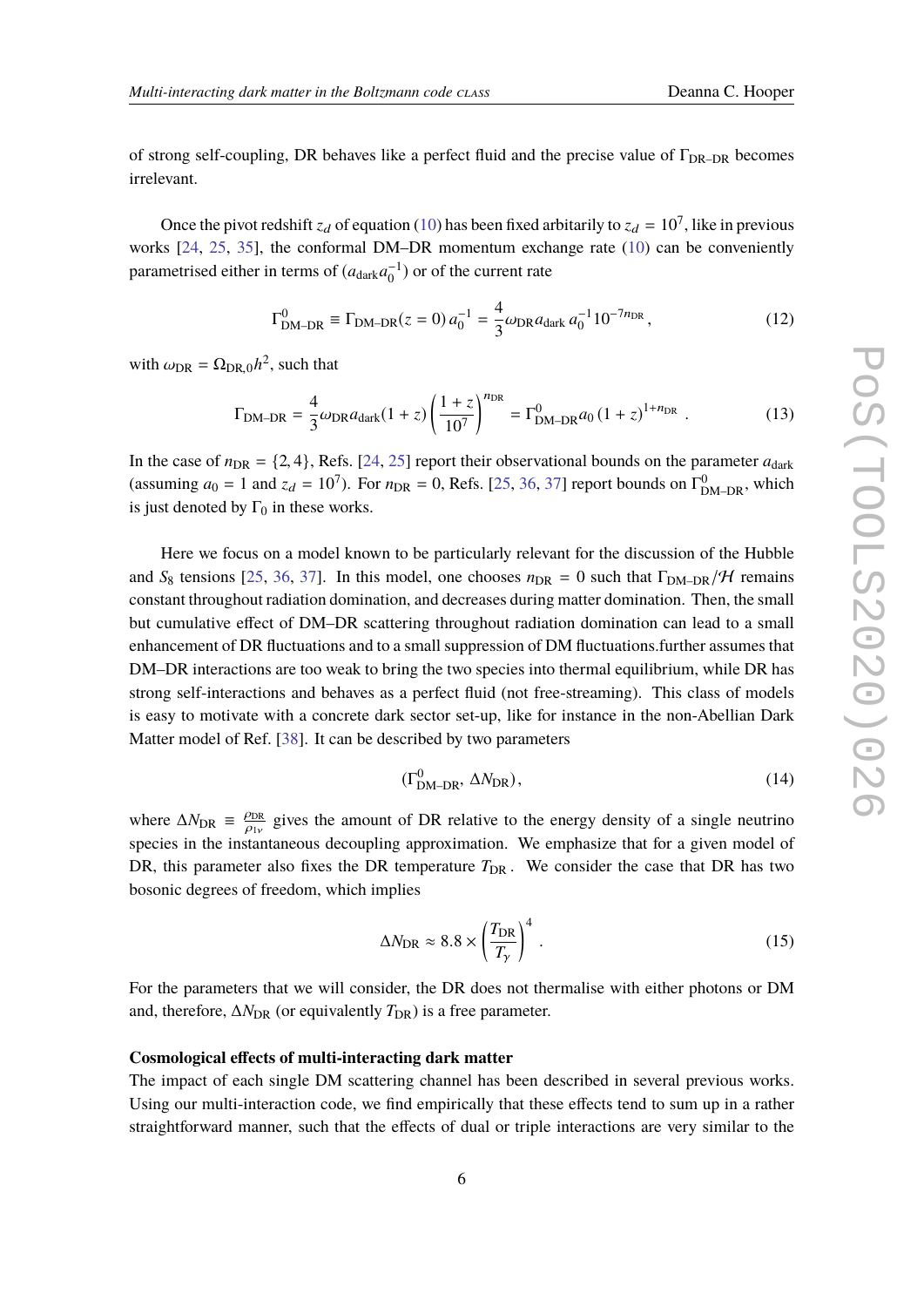

<span id="page-6-0"></span>

**Figure 1: Left:** Effect of (individual or combined) DM–DR and DM–photon interactions on the CMB temperature anisotropy spectra, with relative residuals. **Right:** Effect of (individual or combined) DM–DR and DM–photon interactions on the matter power spectrum.

summed effects from each channel. This can be seen at the level of the CMB and matter power spectra for individual models, illustrated in figure [1](#page-6-0) for the particular example of DM interacting simultaneously with photons and DR ( $n_{DR} = 0$ ). For these figures, we have assumed  $m_{DM} = 1$  GeV,  $N_{\text{DR}} = 0.07$ ,  $\Gamma_{\text{DM}-\text{DR}}^0 = 5 \times 10^{-7} \text{Mpc}^{-1}$ , and  $u_{\text{DM}-\gamma} = 10^{-3}$ .

The DM–photon interactions have the following effects: suppress the small-scale CMB spectra due to collisional damping, shift the peaks to smaller scales due to a reduction of the sound speed, and suppress the small-scale matter power spectrum exponentially due to the DM being dragged by the photons [\[33,](#page-15-7) [34,](#page-15-8) [39\]](#page-15-13). These effects are clearly visible when comparing the black and red curves in figure [1.](#page-6-0) The DM–DR interactions with  $n_{DR} = 0$  have a smaller effect on the CMB. Normally, extra free-streaming radiation suppresses the small-scale CMB spectrum due to Silk damping and shifts the acoustic peaks due to neutrino drag. These effects are much smaller with the DR component of the  $n_{\text{DR}} = 0$  model, because small-scale photon perturbations are also boosted by the DR perturbations, which are larger than those of free-streaming neutrinos due to the DM–DR scattering. Furthermore, the  $n<sub>DR</sub> = 0$  model suppresses the matter power spectrum in a special way, due to DM being dragged by DR over the radiation dominated epoch. The suppression is smoother and affects larger scales than with other interacting DM models [\[36,](#page-15-10) [37\]](#page-15-11). These effects can also be seen in the blue curves in figure [1.](#page-6-0) Finally, in all panels, one can check that the combined effect of simultaneous DM–DR and DM–photon interactions (purple curves) looks qualitatively very similar to the sum of the individual effects, showing that these effects are largely additive.

#### **4. Dark matter interactions in class**

#### **Input parameters in class**

As is standard practice in class, each new species is identified by a short acronym, which allows for a quick search of all of the relevant equations. As we are considering only one IDM species with multiple interactions, the relevant species are interacting dark matter (idm) and interacting dark radiation (idr). Additionally, to find the specifics of each type of interaction for the IDM, the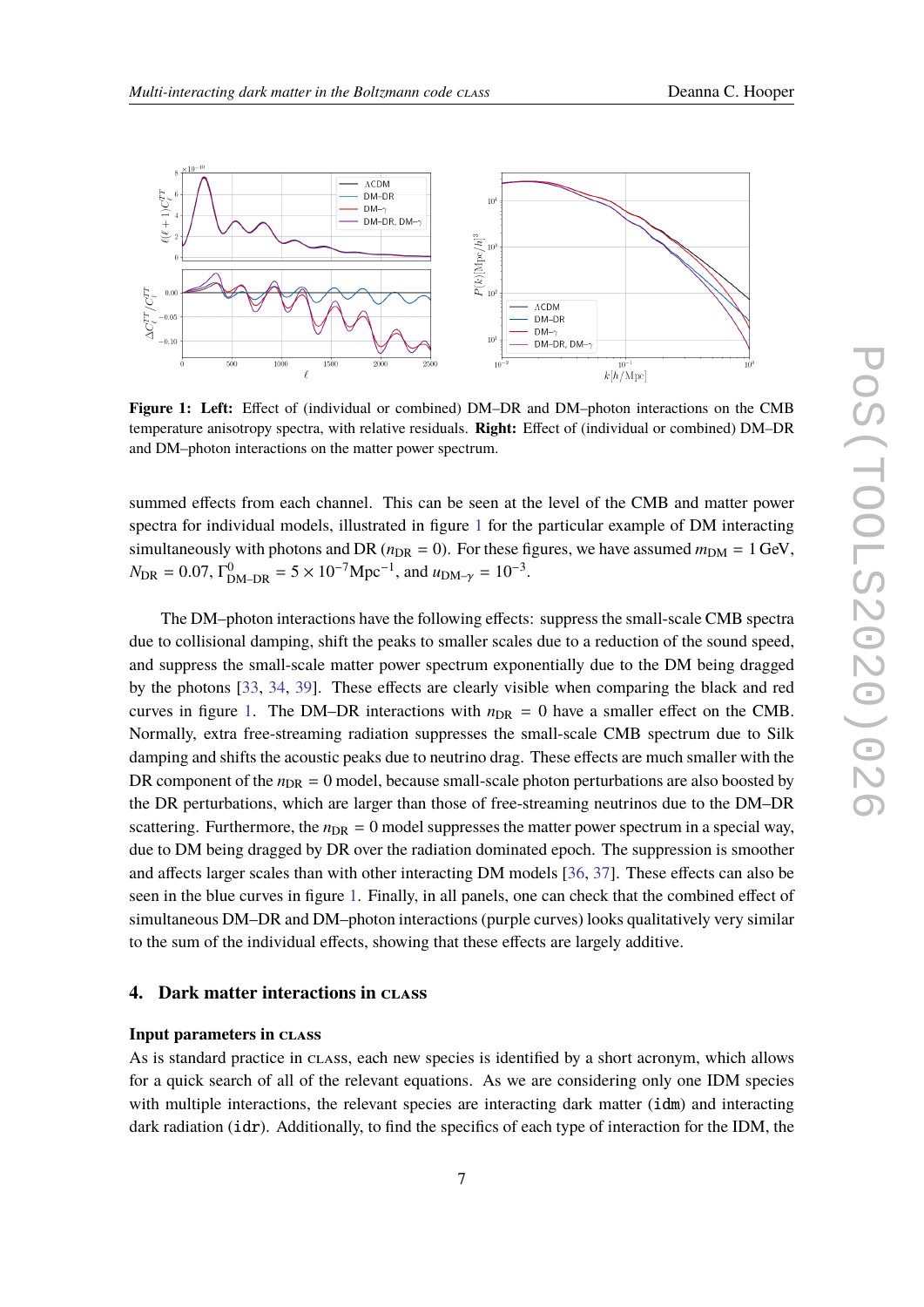<span id="page-7-0"></span>

| This work                        | CLASS V3.1     | CLASS v2.9 [25] |  |  |
|----------------------------------|----------------|-----------------|--|--|
| $m_{DM}$                         | m_idm          |                 |  |  |
| $\sigma$ DM-b                    | cross idm b    |                 |  |  |
| $n_h$                            | n index idm b  |                 |  |  |
| $\sigma_{DM-\gamma}$             | cross_idm_g    |                 |  |  |
| $u_{DM-\gamma}$                  | u_idm_g        |                 |  |  |
| $a_{\text{dark}}$                | a idm dr       | a_dark          |  |  |
| $\Gamma_{\text{DM}-\text{DR}}^0$ | Gamma O idm dr | Gamma 0 nadm    |  |  |
| $N_{\rm DR}$                     | N idr          | N_dg            |  |  |
| ξ                                | xi idr         | xi idr          |  |  |
| $n_{\rm DR}$                     | n index idm dr | nindex_dark     |  |  |

**Table 1:** Correspondence between the notation of this work and the input parameters for class v3.1 and class v2.9 (for DM–DR interactions).

following acronyms are employed: idm\_b, for DM–baryon interactions, idm\_g, for DM–photon interactions, and idm dr, for DM–DR interactions. The relevant input parameters used in class for the different IDM models are summarised in table [1.](#page-7-0)

#### **Temperature evolution of multi-interacting dark matter**

In the combined multi-interacting DM model, the DM temperature needs to be calculated consistently and evolved together with the baryon temperature. The value of the DM temperature is relevant for the calculation of the DM–baryon momentum exchange rate given by equation [\(3\)](#page-3-0), and for that of the DM sound speed appearing in the DM Euler equation. The evolution equation for the DM temperature depends on all interaction rates

<span id="page-7-1"></span>
$$
T'_{\rm DM} = -2\mathcal{H}T_{\rm DM} - 2\Gamma_{\rm DM-\gamma}(T_{\rm DM} - T_{\gamma}) - 2\Gamma_{\rm DM-DR}(T_{\rm DM} - T_{\rm DR}) - \frac{2m_{\rm DM}}{m_{\rm DM} + m_b}\Gamma_{\rm DM-b}(T_{\rm DM} - T_b).
$$
 (16)

The rates in front of each term  $(T_{DM} - T_x)$  are the *conformal heat exchange rates* between DM and each species *x*. They are related to the respective momentum exchange rates, because they are derived from the same collision operator in the Boltzmann equation. Assuming that each scatter changes the momentum of the non-relativistic DM particle only by a small amount, one can analytically derive  $\Gamma_{DM-x}^{heat} = 2\Gamma_{DM-x}^{momentum}$  for scattering with a massless species, and a similar relation with additional mass factors for non-relativistic scattering partners (such as baryons).

To follow the temperature evolution of equation  $(16)$ , we need to impose initial conditions for the DM temperature at the earliest time considered by the class thermodynamics module. By default, this time would correspond to the redshift  $z_{\text{ini}} = 5 \cdot 10^6$ , but in the presence of IDM the class thermodynamics module starts earlier. We consider two main scenarios, described below.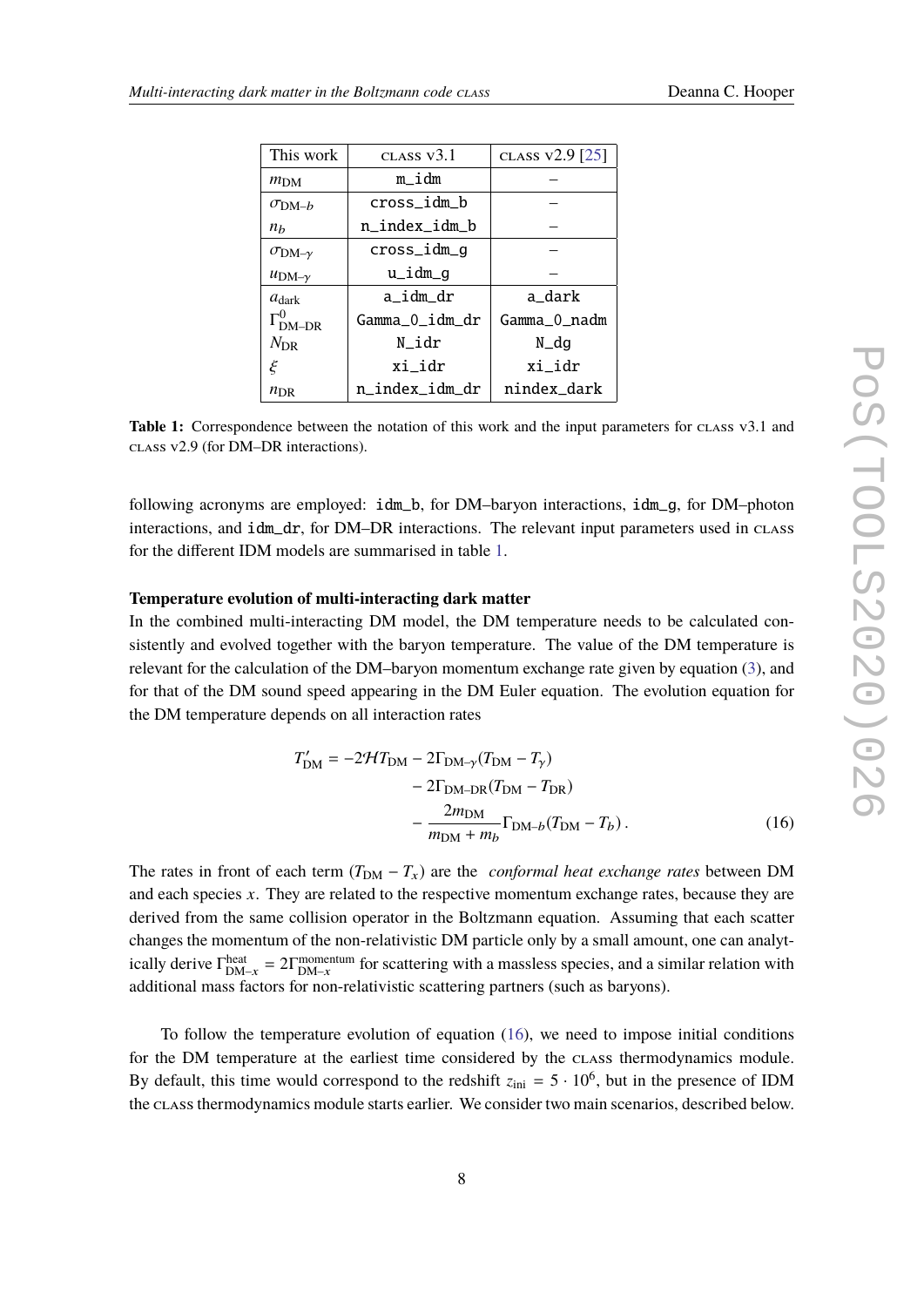First, in the models where there is a strong coupling at early times (such as DM–photon, DM–baryon with  $n_b > -3$ , or DM–DR with  $n_{DR} > 0$ ) we use an analytic approximation of the decoupling redshifts to find the latest decoupling redshift  $z_{dec}$ . This is then used to determine the starting point of integration, which is taken to be  $z_{\text{ini}} = 10^4 z_{\text{dec}}$ . At these times the coupling is strong enough to justify tightly coupled initial conditions, and we can set  $T_{DM} = T_b = T_\gamma = T_\gamma^0 (1+z)$ for DM–photon and DM–baryon couplings, and  $T_{DM} = T_{DR} = T_{DR}^0 (1 + z)$  for DM–DR interactions.

Otherwise, in those cases where there is no strong coupling at early times, the starting redshift of integration is set to  $z_{\text{ini}} = 10^8$ . If there are DM–DR interactions with  $n_{\text{DR}} = 0$ , we can use the steady-state attractor solution of  $T_{DM} = \frac{\epsilon}{(1+\epsilon)} T_{DR}$ , where  $\epsilon \equiv 2\Gamma_{DM-DR}/\mathcal{H}$  is constant throughout rediction domination. Finally, in the case of only DM, between interactions with  $n_r = -4$ , we assume radiation domination. Finally, in the case of only DM–baryon interactions with  $n_b = -4$ , we assume that DM was either never in thermal equilibrium with photons at high temperatures or became much colder than photons due to several entropy releases after DM decoupling, and following previous authors (see e.g. Ref. [\[32\]](#page-15-5)), class will start from a null value of  $T_{DM}$  at  $z_{\text{ini}} = 10^8$ .

Following the DM temperature  $T_{DM}(z)$  is mainly useful for getting a correct estimate of the DM–baryon momentum exchange rate following equation [\(3\)](#page-3-0) even in the presence of other interactions such as DM–photons or DM–DR. This is important for computing CMB observables and matter power spectra, since it impacts the evolution of the matter and baryon density fluctuations  $(\delta_{DM}, \delta_b)$ . It is also important for following the evolution of  $T_b(z)$ , and thus potentially for using observations of the IGM temperature and ionization fraction, of the 21cm differential brightness temperature, of the Sunyaev-Zeldovitch effect, or of CMB spectral distortions.

#### **Tight-coupling approximations with multi-interacting dark matter**

The models described here feature multiple possible combinations of tight-coupling regimes between photons, baryons, DM, and DR. Whenever two or more species are tightly coupled, the system of perturbation equations becomes stiff. Fortunately, class is using by default an implict ODE solver, ndf15, which is ideal for solving stiff systems [\[23\]](#page-14-6). Such an ingredient is crucial in the context of this work, because otherwise we would need to implement a complicated set of Tight-Coupling Approximations (TCAs) describing fifteen possible tight-coupling regimes between two, three, or four species. However, there is a limit to the degree of stiffness that  $ndf15$  can handle. Thus, when a scattering rate exceeds the Hubble rate by many orders of magnitude, it is still advisable to switch from the exact equations to TCA equations, which are derived from a perturbative expansion of the solution of the equation for the differential velocity  $(\theta_x-\theta_y)$  in the inverse scattering rate [\[23,](#page-14-6) [40\]](#page-16-0).

#### **Code Performance**

In table [2](#page-9-0) we show the average runtime of the code for the different interacting models, using the  $2\sigma$ limits from table [3](#page-10-0) for the interaction rates,  $m_{DM} = 1$  GeV and  $N_{DR} = 0.5$  (if DM–DR interactions are active). All runtime checks were performed on 8 CPUs on a Dell XPS with Intel Core i7-8665U CPU (1.90GHz). It is worth pointing out that none of the interacting models considered in this work cause a significant slowdown of the code, at most slowing it down by ∼ 70%, and remaining always under <sup>1</sup>.5s runtime.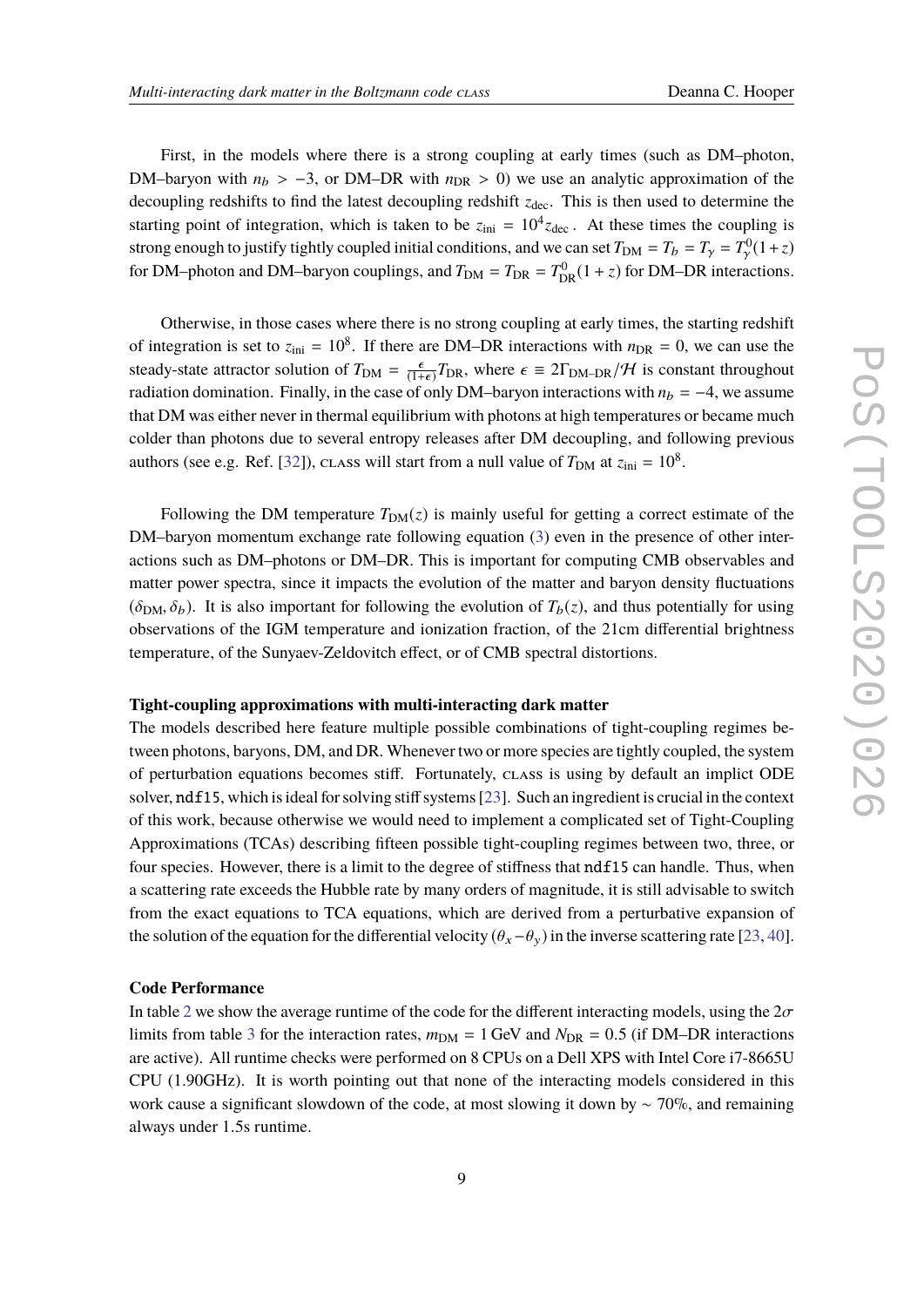<span id="page-9-0"></span>

| Case                                               | Runtime $[s]$ | $\%$ Slowdown |
|----------------------------------------------------|---------------|---------------|
| <b>ACDM</b>                                        | 0.936         | 0.0           |
| $DM-b$                                             | 0.950         | 1.5           |
| $DM-\gamma$                                        | 0.940         | 0.4           |
| DM-DR, $n_{DR} = 0$ , fluid DR                     | 1.307         | 39.6          |
| DM-DR, $n_{DR} = 0$ , free-streaming DR            | 2.181         | 132.9         |
| $DM-b + DM-\gamma$                                 | 0.983         | 4.9           |
| DM-b+DM-DR, $n_{DR} = 0$ , fluid DR                | 1.340         | 43.1          |
| $DM-\gamma+DM-DR$                                  | 1.356         | 44.8          |
| DM-b +DM- $\gamma$ +DM-DR, $n_{DR} = 0$ , fluid DR | 1.396         | 49.1          |
|                                                    |               |               |

**Table 2:** Average performance for a subset of the DM interaction models considered here.

#### **5. Cosmological constraints**

To constrain the different scattering rates involved in multi-interacting DM models we will run MCMC scans using the parameter extraction code MONTEPYTHON [\[41,](#page-16-1) [42\]](#page-16-2). All of our parameter scans will also allow the ΛCDM parameters to vary freely with flat priors. We use the Planck 2018 baseline dataset [\[43\]](#page-16-3) including temperature, polarisation and CMB lensing. Additionally, we include a BAO data, using measurements of  $D_V/r_{drag}$  by 6dFGS at  $z = 0.106$  [\[44\]](#page-16-4), by SDSS from the MGS galaxy sample at  $z = 0.15$  [\[45\]](#page-16-5), and additionally by BOSS from the CMASS and LOWZ galaxy samples of SDSS-III DR12 at *<sup>z</sup>* <sup>=</sup> <sup>0</sup>.2−0.<sup>75</sup> [\[46\]](#page-16-6). We also include new data from the DR14 eBOSS release, namely QSO clustering at  $z = 1.52$  [\[47\]](#page-16-7), BAO measurements from Lyman- $\alpha$  forest autocorrelation at  $z = 2.34$  [\[48\]](#page-16-8), and from cross correlation of Lyman- $\alpha$  and QSO [\[49\]](#page-16-9) at  $z = 2.35$ . We refer to these datasets henceforth simply as BAO.

First we will test the individual interaction models, in order to compare our results to previous studies. We will focus on the case of  $m_{DM} = 1$  GeV, and constrain the parameters  $\{\sigma_{\text{DM}-b}, u_{\text{DM}-\gamma}, N_{\text{DM}} \text{ and } \Gamma_{\text{DM}-\text{DR}}^0\}$  for DM–baryon, DM–photon, and DM–DR interactions respectively. We will take flat priors on all parameters except for  $\Gamma_{DM-DR}^0$ , where we impose  $\Gamma_{\text{DM-DR}}^0$  < 10<sup>-7</sup> to avoid a bi-modality in the posterior distribution. The resulting  $2\sigma$  upper<br>have (05.4  $\%$  CI) for all interactions considered are shown in table 2. bounds (95.4 % CL) for all interactions considered are shown in table [3.](#page-10-0)

For the case of DM–baryon interactions, we compare to Ref. [\[31\]](#page-15-6), where our bound on  $\sigma_{\text{DM}-b}$ improves by a factor  $\sim$  1.5, which can be attributed to the improvement obtained when using Planck 18 instead of Planck 15, and a more complete set of BAO data. For the case of DM–photon interactions, our bound is looser than the result obtained in Ref. [\[34\]](#page-15-8) based on Planck 15 (TTTEEE + lowTEB + lensing) data by about 20%. This shift is likely due to the difference in the inferred optical depth of reionization between these datasets. For the case of DM–DR interactions, our results are relatively close to the most recent bounds on this model taken from Ref. [\[25\]](#page-15-0), in spite of the different choice of prior and of the updated CMB and BAO data set. However, a positive correlation between  $N_{DM}$  and  $\Gamma_{DM-DR}^0$  does not appear anymore: in presence of non-zero DM–DR interactions, the bounds on the DR abundance can only get stronger. This is because the more accu-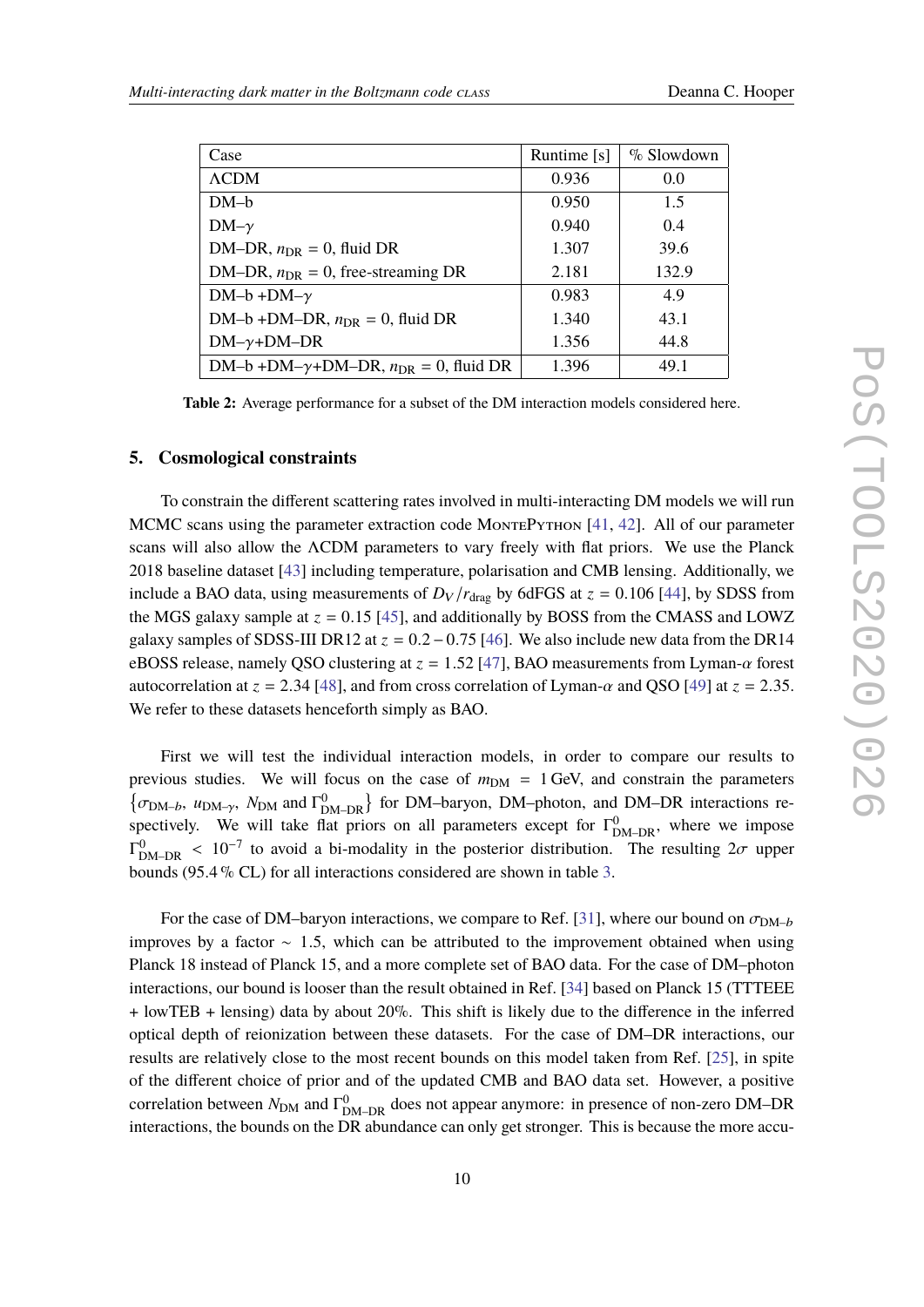<span id="page-10-0"></span>

| Parameter                | $\sigma_{\text{DM}-b}$        | $u_{DM-v}$  | $\Gamma_{\text{DM}-\text{DR}}^0$ | $H_0$            | $S_8$             |
|--------------------------|-------------------------------|-------------|----------------------------------|------------------|-------------------|
| <b>Units</b>             | $[10^{-25}$ cm <sup>2</sup> ] | $[10^{-4}]$ | $[10^{-8}]$                      | [km/s/Mpc]       |                   |
| $\Lambda$ CDM            |                               |             |                                  | $67.70 \pm 0.43$ | $0.825 \pm 0.011$ |
| $DM-b$                   | 2.2                           |             |                                  | $67.70 \pm 0.43$ | $0.813 \pm 0.014$ |
| $DM-\gamma$              |                               | 1.8         |                                  | $67.70 \pm 0.43$ | $0.803 \pm 0.021$ |
| DM-DR                    |                               |             | 6.2                              | $68.73 \pm 0.96$ | $0.813 \pm 0.014$ |
| $DM-b + DM-\gamma$       | 2.3                           | 1.7         |                                  | $67.70 \pm 0.44$ | $0.793 \pm 0.021$ |
| $DM-b + DM-DR$           | 1.9                           |             | 6.7                              | $68.66 \pm 0.93$ | $0.810 \pm 0.014$ |
| $DM-\gamma + DM-DR$      |                               | 1.6         | 5.5                              | $68.75 \pm 0.94$ | $0.799 \pm 0.020$ |
| $DM-b + DM-\gamma+DM-DR$ | 1.9                           | 1.5         | 6.1                              | $68.62 \pm 0.90$ | $0.791 \pm 0.019$ |
|                          |                               |             |                                  |                  |                   |

**Table 3:** Summary of the <sup>2</sup>σ upper bounds (95.4 % CL) on the different interaction parameters for all of the DM interaction models considered here, assuming a mass of  $m_{DM} = 1$  GeV. Summary of the mean and  $1\sigma$ (68 % CL) bounds on  $H_0$  and  $S_8$  for all of the DM interaction models considered here

rate measurement of the high- $\ell$  CMB polarisation spectrum allows to better discriminate between the Silk damping effect induced by a higher  $N_{DM}$  and the gravitational boost effect induced by a higher  $\Gamma_{\text{DM}-\text{DR}}^0$ , and thus, by more clustered DR.

Since our code allows several interactions to be switched on simultaneously, we can address for the first time the question of possible degeneracies between the different interaction channels. In principle, effects from individual interactions could cancel each other, open degeneracy directions in parameter space, and allow to relax some of the bounds. Thus, to some extent, we are probing here the model dependence of CMB bounds on DM interactions.

In figure [2](#page-11-0) we show the joint 2D confidence contours on each pair of momentum exchange rate parameters when two interactions are turned on (in the foreground), and when three interactions are turned on (in the background) for all of the models considered here. All of the resulting  $2\sigma$  upper bounds are also shown in table [3,](#page-10-0) which allows for quick comparison of the bounds in the different interacting scenarios. The resulting contours are shaped like triangles or quarters-of-an-ellipse, suggesting that a larger interaction of one type typically requires a smaller interaction of the other type, and showing no degeneracies between the parameters. This in turn implies that the various effects are additive and only their sum is constrained, and none of the individual bounds (which correspond to the edge of the contours when one of the two parameters is zero) can be relaxed by the combined effects. This implies that the bounds are robust to the underlying cosmological model (at least for the models considered here).

We now wish to assess the ability of each model to address the  $H_0$  and  $S_8$ . In the last two columns of table [3,](#page-10-0) we also show the marginalised confidence intervals for the Hubble parameter  $H_0$  and the clustering amplitude parameter  $S_8$ . For reference, we also show in the first column the ΛCDM values, obtained using the same pipeline and datasets. We can check that the preferred range for  $H_0$  is in 4.3 $\sigma$  tension with the late-time measurement of Ref. [\[3\]](#page-13-6),  $H_0 = 74.03 \pm 1.42$  km/s/Mpc, while the preferred range for  $S_8$  is in  $2.3\sigma$  tension with the conservative results of Ref. [\[10\]](#page-14-8),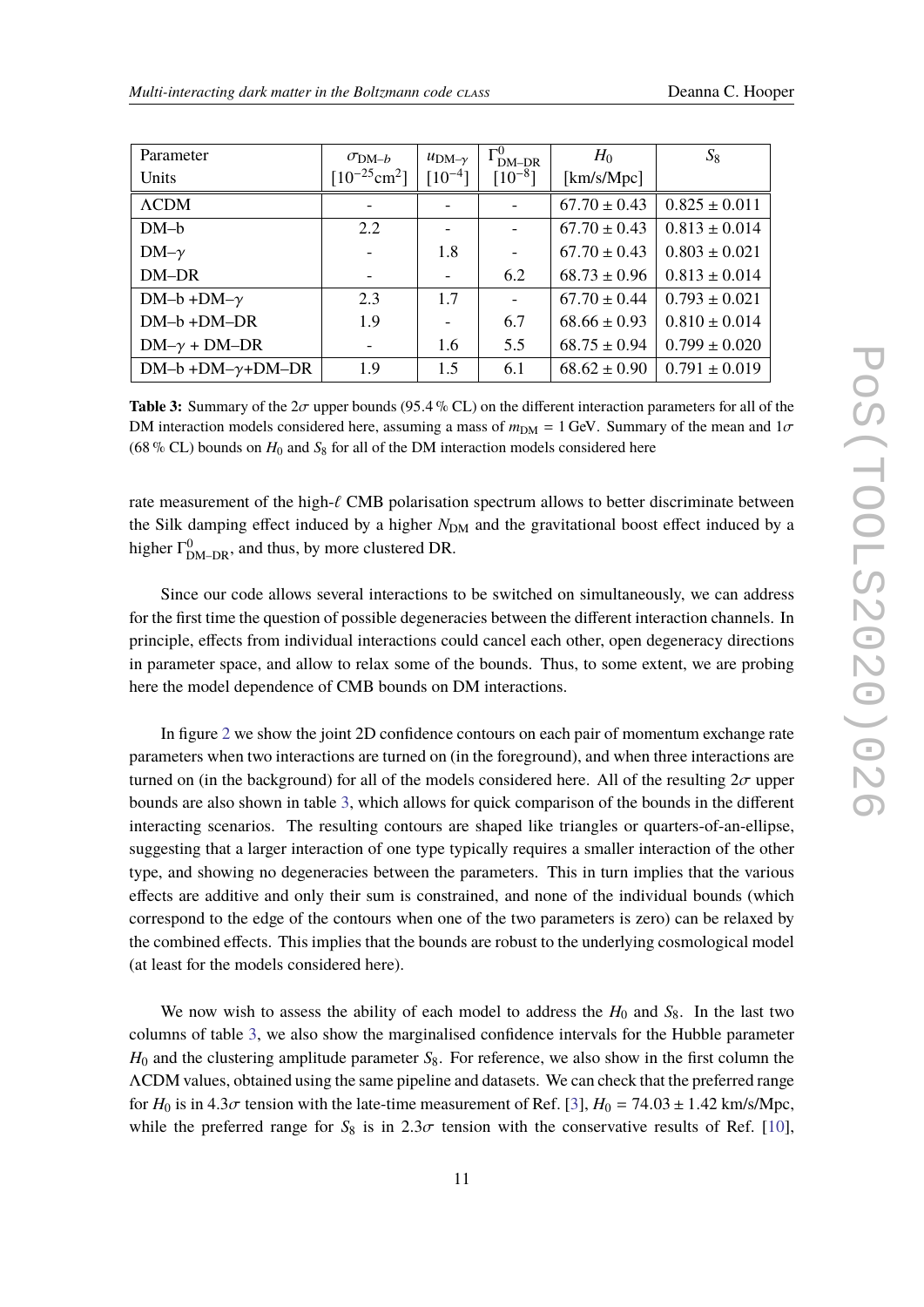<span id="page-11-0"></span>

**Figure 2:** 68.3 % CL and 95.4 % CL contours of the momentum exchange rate parameters for the various interactions with  $n_b = 0$ .

 $S_8 = 0.762 \pm 0.025$ . DM–baryon interactions, the predictions for  $H_0$  are unaffected, as this model does not incorporate any mechanism to counteract an increase in  $H_0$ . On the other hand, the value of *S*<sup>8</sup> is significantly affected. In this case, CMB bounds are compatible with values of the momentum exchange rate that lead to a suppression of the matter power spectrum on scales that are relevant for  $S_8$ . Note that the inclusion of Lyman- $\alpha$  data would result in stronger bounds on the momentum exchange rate [\[31\]](#page-15-6), which would restrict the possibility to lower  $S_8$ .

The DM–photon interactions can efficiently reduce  $S_8$ : the matter power spectrum is suppressed on small scales because DM density fluctuations remain as small as photon fluctuations as long as the two species are coupled. As already discussed in Ref. [\[34\]](#page-15-8), the CMB puts bounds on  $u_{DM-y}$  that are compatible with a reduction of the matter power spectrum on scales relevant for  $S_8$ . We find that this is still the case with our Planck  $18 + BAO$  dataset: the  $S_8$  tension gets reduced from the 2.3 $\sigma$  to the 1.3 $\sigma$  level by the DM–photon interaction. We should, however, keep in mind that our comment on the DM–baryon case applies also to this case: the reduction of  $S_8$  might become marginal if we used Lyman- $\alpha$  data to put stronger bounds on  $u_{DM-\gamma}$ .

For DM–DR interactions, we confirm the findings of Refs. [\[25,](#page-15-0) [36,](#page-15-10) [37\]](#page-15-11) in that the DM-DR interaction model with  $n_{\text{DR}} = 0$  can reduce both tensions by a moderate amount (from 4.3 $\sigma$  to 3.1 $\sigma$  for  $H_0$ , and from 2.3 $\sigma$  to 1.8 $\sigma$  for  $S_8$ ). The increase in  $H_0$  is mainly due to the presence of self-interacting DR, and the decrease in  $S_8$  is due to the drag effect of DR on DM. However, as mentioned before, with the inclusion of Planck 2018 data the model can no longer alleviate the *H*<sup>0</sup> tension substantially.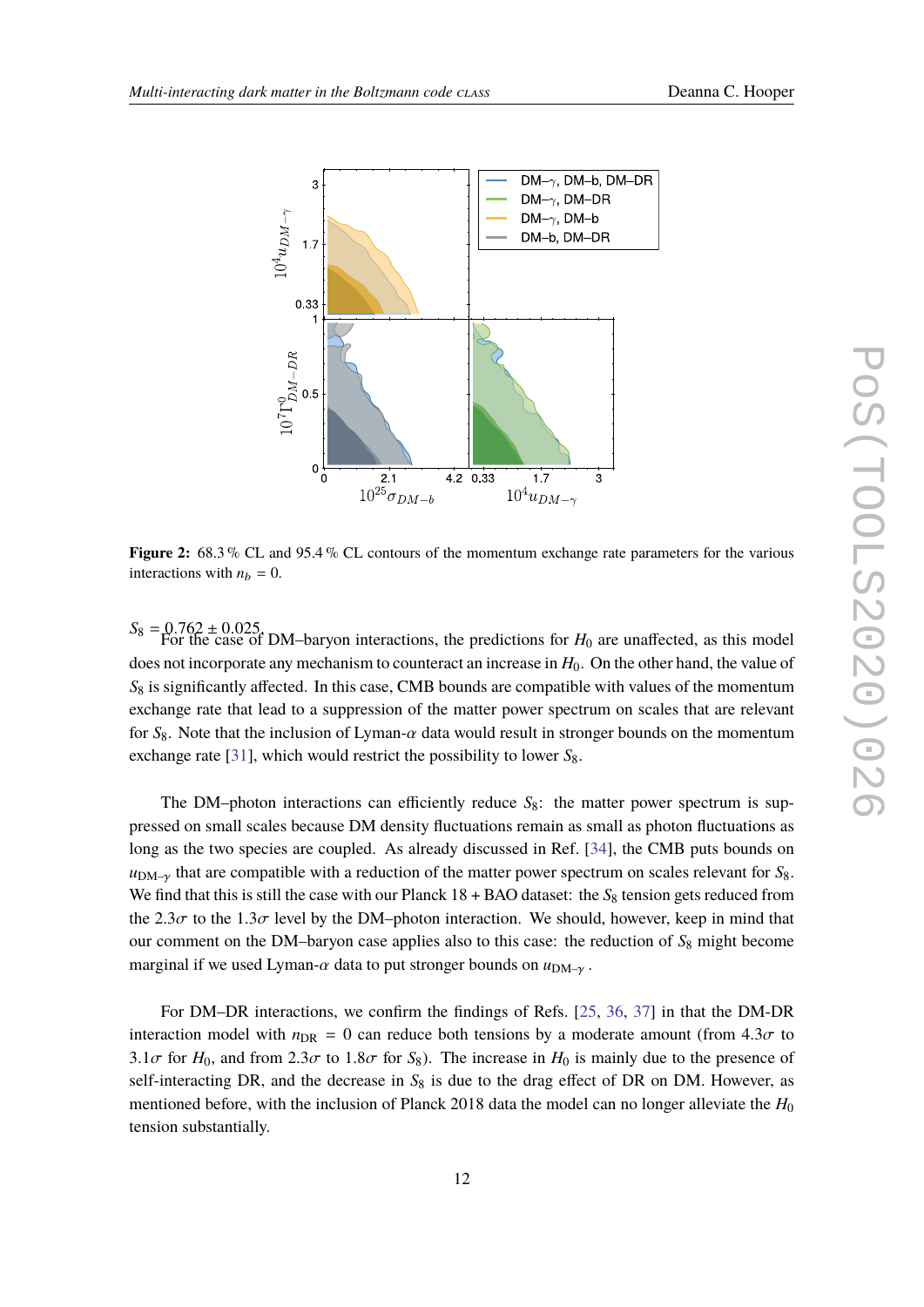<span id="page-12-0"></span>

**Figure 3:** 68.3 % CL and 95.4 % CL contours of  $(H_0, S_8, \omega_{DM})$ , assuming various interactions with different temperature dependencies. We show for comparison the case of the the ΛCDM model, as well as the *S*<sup>8</sup> measurement of [\[10\]](#page-14-8) in purple and the *H*<sup>0</sup> determination of [\[3\]](#page-13-6) in red. **Left:** Single interactions with DR and photons, as well as the corresponding double interaction. **Right:** Double interactions with baryons and photons or DR, as well as the triple interaction case.

Since DM–photon interactions offer the most efficient way to reduce  $S_8$ , and DM–DR to increase  $H_0$ , we check the effects of the combined model for the cosmological tensions. The results are shown in the line labelled  $DM-\gamma+DM-DR$  in table [3,](#page-10-0) and are well summarised by the left panel of figure [3.](#page-12-0) In this case, the tensions get simultaneously reduced from  $4.3\sigma$  to  $3.1\sigma$  for  $H_0$ , and from 2.3 $\sigma$  to 1.2 $\sigma$  for  $S_8$ . The figure shows very clearly that the confidence contours of the combined model incorporate a large region of parameter space with high  $H_0$  and low  $S_8$  which would be incompatible with the data in each single interaction model. Of course, we should keep in mind that this is done at the expense of introducing three new parameters. Finally, the right panel of figure [3](#page-12-0) confirms that switching on the DM–baryon interactions with  $n_b = 0$  on top of the other two channels has no further impact on the cosmological tensions.

#### **6. Discussion**

Motivated by a series of unexplained tensions in cosmological data, we have developed a new version of class which allows for the DM to have multiple simultaneous interaction channels. Our code features DM–baryon, DM–photon, and DM–DR interactions (this last one already present in class v2.9 [\[24,](#page-14-7) [25\]](#page-15-0)), and allows these interaction channels of the DM species to be switched on simultaneously without making the Boltzmann code significantly slower. This code will constitute the version 3.1 of class.

As a proof-of-principle of our code, we have used it to investigate the cosmological effects of multiple DM interactions. Our first main result, summarised in figure [2,](#page-11-0) is that when multiple interactions are switched on, there are no counteracting effects leading to parameter degeneracies and to a relaxation of CMB bounds on individual momentum exchange rates. Our second result, demonstrated by figure [3,](#page-12-0) is that the combination of several interaction channels can help to reduce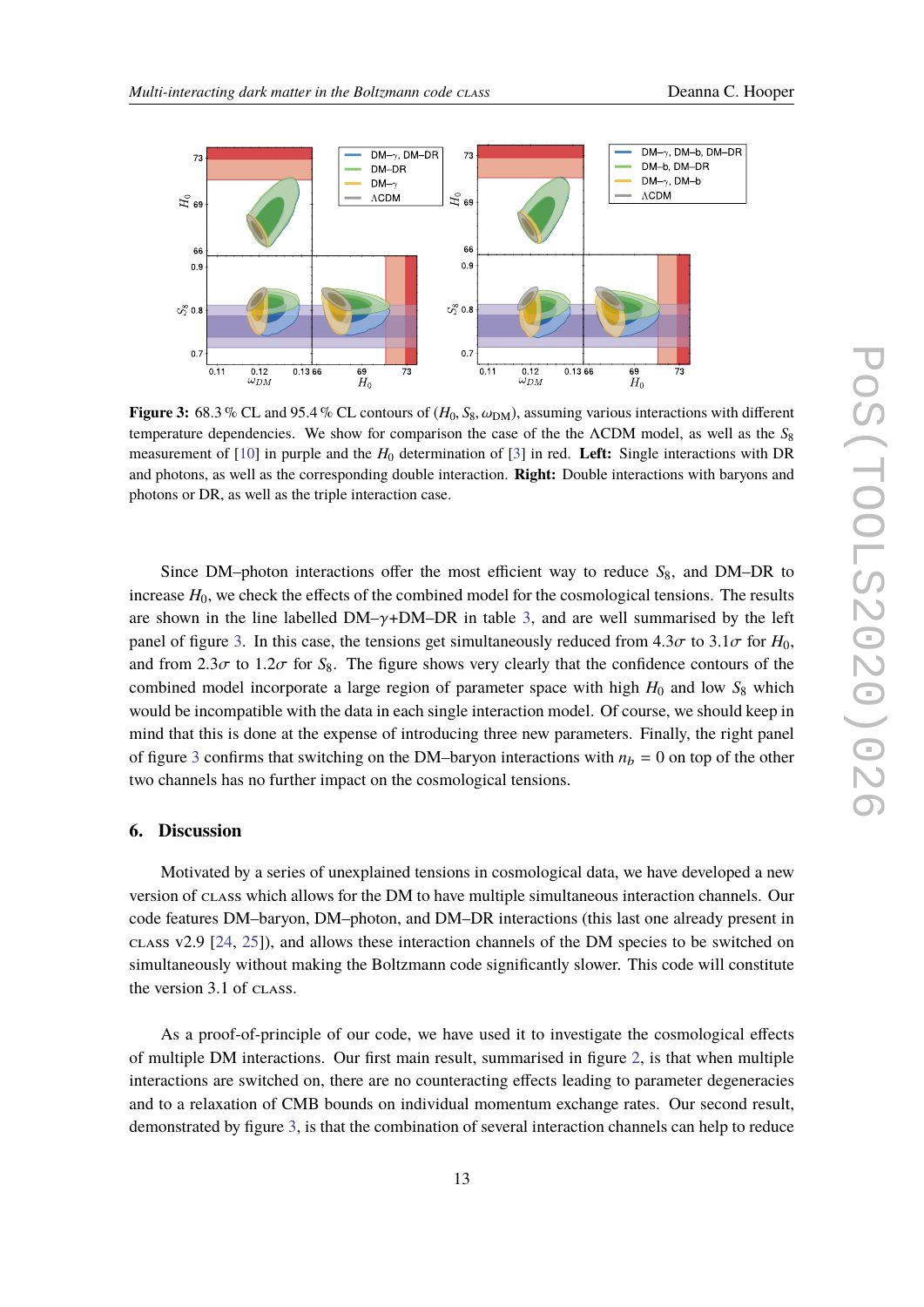the cosmological tensions. Specifically, if we have simultaneous DM–photon and DM–DR interactions, we can alleviate both the  $H_0$  and the  $S_8$  tensions, but at the expense of introducing three extra free parameters with respect to the minimal ΛCDM model.

The upcoming public release of our code will pave the way towards the study of more complicated dark sector models, in which there could be multiple DM relics, decays within the dark sector, effects of inelastic scattering, or transitions between energy levels if the dark sector contains dark atoms. Studies of such extended dark sectors may bring more convincing explanations of the  $H_0$  and  $S_8$  tensions, and potentially of other unexplained observations such as the EDGES anomaly or the small scale crisis.

#### **Acknowledgments**

DH is supported by the FNRS research grant number F.4520.19. Simulations were performed with computing resources granted by RWTH Aachen University under project jara0184 and thes0811.

#### **References**

- <span id="page-13-0"></span>[1] Planck collaboration, Y. Akrami et al., *Planck 2018 results. I. Overview and the cosmological legacy of Planck*, [1807.06205](https://arxiv.org/abs/1807.06205).
- <span id="page-13-1"></span>[2] L. Knox and M. Millea, *Hubble constant hunter's guide*, *Phys. Rev. D* **101** [\(2020\) 043533,](http://dx.doi.org/10.1103/PhysRevD.101.043533) [[1908.03663](https://arxiv.org/abs/1908.03663)].
- <span id="page-13-6"></span>[3] A. G. Riess, S. Casertano, W. Yuan, L. M. Macri and D. Scolnic, *Large Magellanic Cloud Cepheid Standards Provide a 1Determination of the Hubble Constant and Stronger Evidence for Physics beyond* Λ*CDM*, *[Astrophys. J.](http://dx.doi.org/10.3847/1538-4357/ab1422)* **876** (2019) 85, [[1903.07603](https://arxiv.org/abs/1903.07603)].
- <span id="page-13-2"></span>[4] L. Verde, T. Treu and A. Riess, *Tensions between the Early and the Late Universe*, 7, 2019. [1907.10625](https://arxiv.org/abs/1907.10625). [DOI.](http://dx.doi.org/10.1038/s41550-019-0902-0)
- <span id="page-13-3"></span>[5] N. MacCrann, J. Zuntz, S. Bridle, B. Jain and M. R. Becker, *Cosmic Discordance: Are Planck CMB and CFHTLenS weak lensing measurements out of tune?*, *[Mon. Not. Roy.](http://dx.doi.org/10.1093/mnras/stv1154) Astron. Soc.* **451** [\(2015\) 2877–2888,](http://dx.doi.org/10.1093/mnras/stv1154) [[1408.4742](https://arxiv.org/abs/1408.4742)].
- <span id="page-13-4"></span>[6] LSST Dark Energy Science collaboration, C. Chang et al., *A Unified Analysis of Four Cosmic Shear Surveys*, [1808.07335](https://arxiv.org/abs/1808.07335).
- <span id="page-13-5"></span>[7] C. Heymans et al., *CFHTLenS tomographic weak lensing cosmological parameter constraints: Mitigating the impact of intrinsic galaxy alignments*, *[Mon. Not. Roy. Astron.](http://dx.doi.org/10.1093/mnras/stt601) Soc.* **432** [\(2013\) 2433,](http://dx.doi.org/10.1093/mnras/stt601) [[1303.1808](https://arxiv.org/abs/1303.1808)].
- [8] M. Asgari et al., *KiDS+VIKING-450 and DES-Y1 combined: Mitigating baryon feedback uncertainty with COSEBIs*, *[Astron. Astrophys.](http://dx.doi.org/10.1051/0004-6361/201936512)* **634** (2020) A127, [[1910.05336](https://arxiv.org/abs/1910.05336)].
- [9] DES collaboration, T. M. C. Abbott et al., *Dark Energy Survey Year 1 Results: Cosmological Constraints from Cluster Abundances and Weak Lensing*, [2002.11124](https://arxiv.org/abs/2002.11124).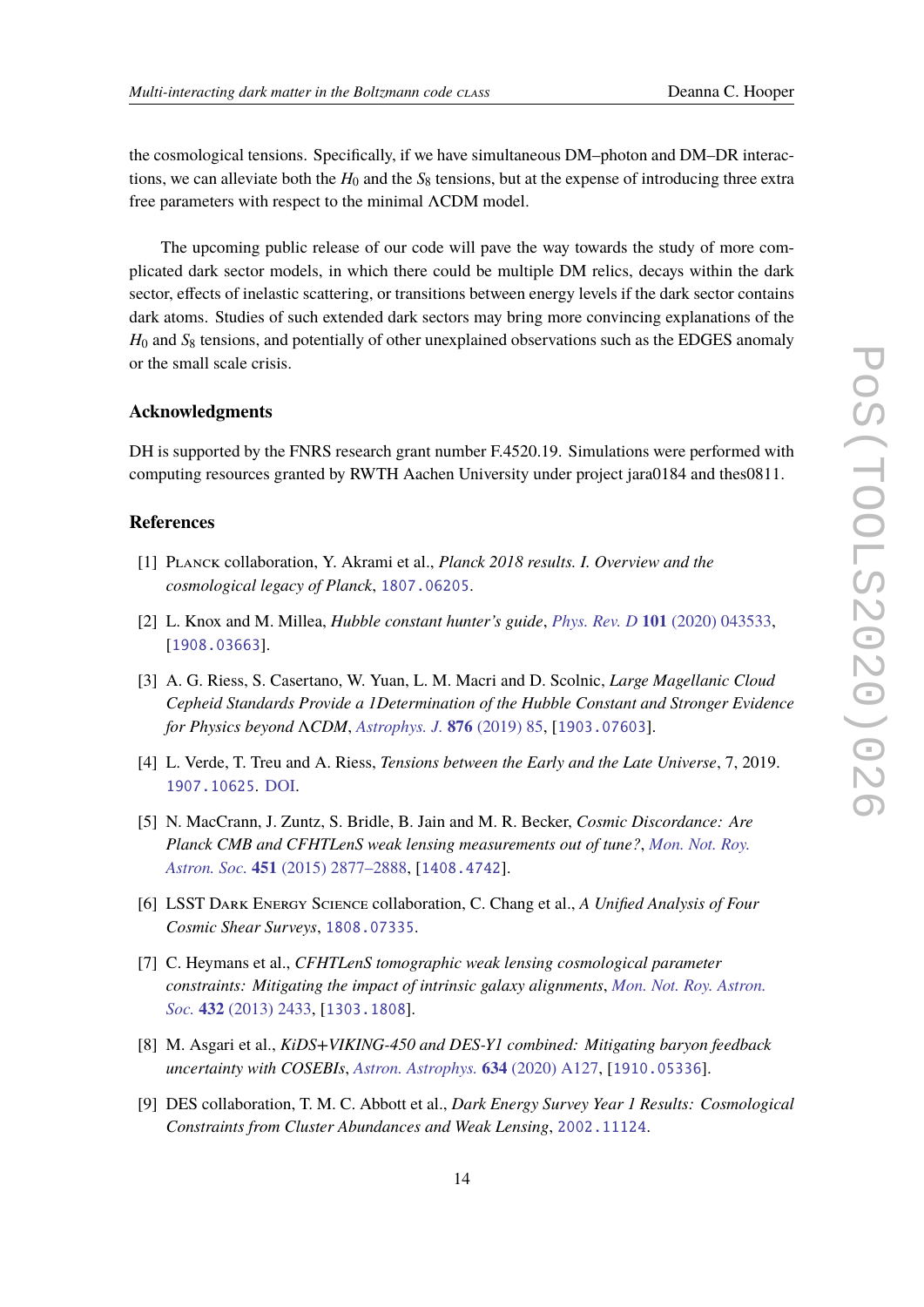- <span id="page-14-8"></span>[10] S. Joudaki et al., *KiDS+VIKING-450 and DES-Y1 combined: Cosmology with cosmic shear*, [1906.09262](https://arxiv.org/abs/1906.09262).
- <span id="page-14-0"></span>[11] C. Heymans, T. Tröster, M. Asgari, C. Blake, H. Hildebrandt, B. Joachimi et al., *KiDS-1000 Cosmology: Multi-probe weak gravitational lensing and spectroscopic galaxy clustering constraints*, *arXiv e-prints* (July, 2020) arXiv:2007.15632, [[2007.15632](https://arxiv.org/abs/2007.15632)].
- <span id="page-14-1"></span>[12] R. A. Flores and J. R. Primack, *Observational and theoretical constraints on singular dark matter halos*, *[Astrophys. J. Lett.](http://dx.doi.org/10.1086/187350)* **427** (1994) L1–4, [[astro-ph/9402004](https://arxiv.org/abs/astro-ph/9402004)].
- [13] B. Moore, *Evidence against dissipationless dark matter from observations of galaxy haloes*, *Nature* **370** [\(1994\) 629.](http://dx.doi.org/10.1038/370629a0)
- [14] A. A. Klypin, A. V. Kravtsov, O. Valenzuela and F. Prada, *Where are the missing Galactic satellites?*, *Astrophys. J.* **522** [\(1999\) 82–92,](http://dx.doi.org/10.1086/307643) [[astro-ph/9901240](https://arxiv.org/abs/astro-ph/9901240)].
- [15] W. de Blok, *The Core-Cusp Problem*, *Adv. Astron.* **2010** [\(2010\) 789293,](http://dx.doi.org/10.1155/2010/789293) [[0910.3538](https://arxiv.org/abs/0910.3538)].
- [16] M. Boylan-Kolchin, J. S. Bullock and M. Kaplinghat, *Too big to fail? The puzzling darkness of massive Milky Way subhaloes*, *[Mon. Not. Roy. Astron. Soc.](http://dx.doi.org/10.1111/j.1745-3933.2011.01074.x)* **415** (2011) L40, [[1103.0007](https://arxiv.org/abs/1103.0007)].
- [17] M. Boylan-Kolchin, J. S. Bullock and M. Kaplinghat, *The Milky Way's bright satellites as an apparent failure of LCDM*, *[Mon. Not. Roy. Astron. Soc.](http://dx.doi.org/10.1111/j.1365-2966.2012.20695.x)* **422** (2012) 1203–1218, [[1111.2048](https://arxiv.org/abs/1111.2048)].
- [18] K. A. Oman et al., *The unexpected diversity of dwarf galaxy rotation curves*, *[Mon. Not. Roy.](http://dx.doi.org/10.1093/mnras/stv1504) Astron. Soc.* **452** [\(2015\) 3650–3665,](http://dx.doi.org/10.1093/mnras/stv1504) [[1504.01437](https://arxiv.org/abs/1504.01437)].
- <span id="page-14-2"></span>[19] S. Tulin and H.-B. Yu, *Dark Matter Self-interactions and Small Scale Structure*, *[Phys. Rept.](http://dx.doi.org/10.1016/j.physrep.2017.11.004)* **730** [\(2018\) 1–57,](http://dx.doi.org/10.1016/j.physrep.2017.11.004) [[1705.02358](https://arxiv.org/abs/1705.02358)].
- <span id="page-14-3"></span>[20] J. D. Bowman, A. E. E. Rogers, R. A. Monsalve, T. J. Mozdzen and N. Mahesh, *An absorption profile centred at 78 megahertz in the sky-averaged spectrum*, [http://arxiv.org/abs/1810.05912v1](https://arxiv.org/abs/http://arxiv.org/abs/1810.05912v1).
- <span id="page-14-4"></span>[21] R. Barkana, *Possible interaction between baryons and dark-matter particles revealed by the first stars*, *Nature* **555** [\(2018\) 71–74,](http://dx.doi.org/10.1038/nature25791) [[1803.06698](https://arxiv.org/abs/1803.06698)].
- <span id="page-14-5"></span>[22] N. Becker, D. C. Hooper, F. Kahlhoefer, J. Lesgourgues and N. Schöneberg, *Cosmological constraints on multi-interacting dark matter*, [2010.04074](https://arxiv.org/abs/2010.04074).
- <span id="page-14-6"></span>[23] D. Blas, J. Lesgourgues and T. Tram, *The Cosmic Linear Anisotropy Solving System (CLASS) II: Approximation schemes*, *JCAP* **07** [\(2011\) 034,](http://dx.doi.org/10.1088/1475-7516/2011/07/034) [[1104.2933](https://arxiv.org/abs/1104.2933)].
- <span id="page-14-7"></span>[24] M. Archidiacono, S. Bohr, S. Hannestad, J. H. Jørgensen and J. Lesgourgues, *Linear scale bounds on dark matter–dark radiation interactions and connection with the small scale crisis of cold dark matter*, *JCAP* **1711** [\(2017\) 010,](http://dx.doi.org/10.1088/1475-7516/2017/11/010) [[1706.06870](https://arxiv.org/abs/1706.06870)].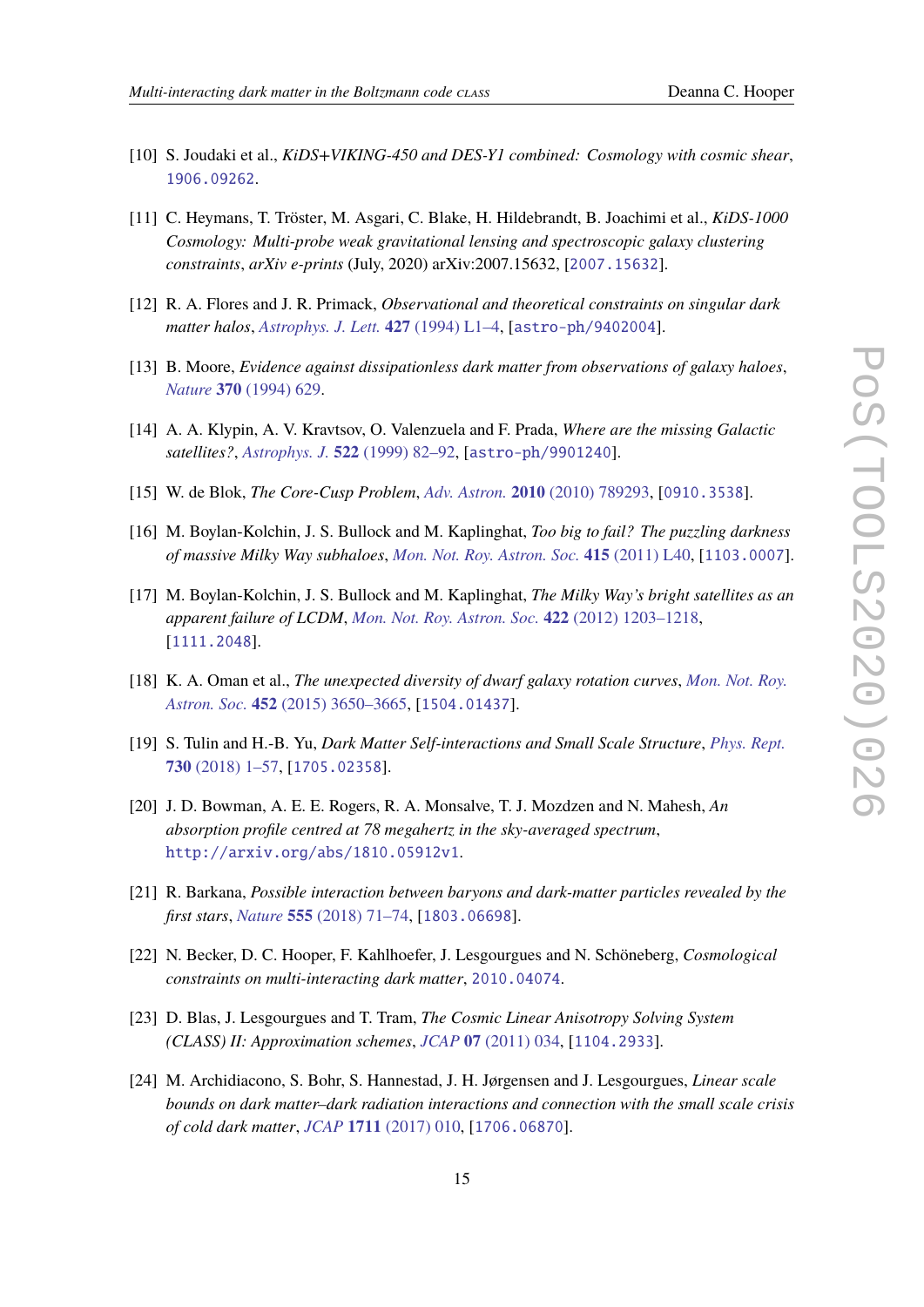- <span id="page-15-0"></span>[25] M. Archidiacono, D. C. Hooper, R. Murgia, S. Bohr, J. Lesgourgues and M. Viel, *Constraining Dark Matter-Dark Radiation interactions with CMB, BAO, and Lyman-*α, *JCAP* **10** [\(2019\) 055,](http://dx.doi.org/10.1088/1475-7516/2019/10/055) [[1907.01496](https://arxiv.org/abs/1907.01496)].
- <span id="page-15-1"></span>[26] J. Lesgourgues, *The Cosmic Linear Anisotropy Solving System (CLASS) I: Overview*, [1104.2932](https://arxiv.org/abs/1104.2932).
- <span id="page-15-2"></span>[27] A. Lewis, A. Challinor and A. Lasenby, *Efficient computation of CMB anisotropies in closed FRW models*, *Astrophys. J.* **538** [\(2000\) 473–476,](http://dx.doi.org/10.1086/309179) [[astro-ph/9911177](https://arxiv.org/abs/astro-ph/9911177)].
- <span id="page-15-3"></span>[28] X.-l. Chen, S. Hannestad and R. J. Scherrer, *Cosmic microwave background and large scale structure limits on the interaction between dark matter and baryons*, *[Phys. Rev.](http://dx.doi.org/10.1103/PhysRevD.65.123515)* **D65** (2002) [123515,](http://dx.doi.org/10.1103/PhysRevD.65.123515) [[astro-ph/0202496](https://arxiv.org/abs/astro-ph/0202496)].
- <span id="page-15-4"></span>[29] C. Dvorkin, K. Blum and M. Kamionkowski, *Constraining Dark Matter-Baryon Scattering with Linear Cosmology*, *Phys. Rev.* **D89** [\(2014\) 023519,](http://dx.doi.org/10.1103/PhysRevD.89.023519) [[1311.2937](https://arxiv.org/abs/1311.2937)].
- [30] J. B. Muñoz, E. D. Kovetz and Y. Ali-Haïmoud, *Heating of Baryons due to Scattering with Dark Matter During the Dark Ages*, *Phys. Rev.* **D92** [\(2015\) 083528,](http://dx.doi.org/10.1103/PhysRevD.92.083528) [[1509.00029](https://arxiv.org/abs/1509.00029)].
- <span id="page-15-6"></span>[31] W. L. Xu, C. Dvorkin and A. Chael, *Probing sub-GeV Dark Matter-Baryon Scattering with Cosmological Observables*, *Phys. Rev.* **D97** [\(2018\) 103530,](http://dx.doi.org/10.1103/PhysRevD.97.103530) [[1802.06788](https://arxiv.org/abs/1802.06788)].
- <span id="page-15-5"></span>[32] T. R. Slatyer and C.-L. Wu, *Early-Universe constraints on dark matter-baryon scattering and their implications for a global 21 cm signal*, *Phys. Rev.* **D98** [\(2018\) 023013,](http://dx.doi.org/10.1103/PhysRevD.98.023013) [[1803.09734](https://arxiv.org/abs/1803.09734)].
- <span id="page-15-7"></span>[33] R. J. Wilkinson, J. Lesgourgues and C. Bœhm, *Using the CMB angular power spectrum to study Dark Matter-photon interactions*, *JCAP* **1404** [\(2014\) 026,](http://dx.doi.org/10.1088/1475-7516/2014/04/026) [[1309.7588](https://arxiv.org/abs/1309.7588)].
- <span id="page-15-8"></span>[34] J. Stadler and C. Bœhm, *Constraints on* γ*-CDM interactions matching the Planck data precision*, *JCAP* **1810** [\(2018\) 009,](http://dx.doi.org/10.1088/1475-7516/2018/10/009) [[1802.06589](https://arxiv.org/abs/1802.06589)].
- <span id="page-15-9"></span>[35] F.-Y. Cyr-Racine, K. Sigurdson, J. Zavala, T. Bringmann, M. Vogelsberger and C. Pfrommer, *ETHOS—an effective theory of structure formation: From dark particle physics to the matter distribution of the Universe*, *Phys. Rev. D* **93** [\(2016\) 123527,](http://dx.doi.org/10.1103/PhysRevD.93.123527) [[1512.05344](https://arxiv.org/abs/1512.05344)].
- <span id="page-15-10"></span>[36] J. Lesgourgues, G. Marques-Tavares and M. Schmaltz, *Evidence for dark matter interactions in cosmological precision data?*, *JCAP* **1602** [\(2016\) 037,](http://dx.doi.org/10.1088/1475-7516/2016/02/037) [[1507.04351](https://arxiv.org/abs/1507.04351)].
- <span id="page-15-11"></span>[37] M. A. Buen-Abad, M. Schmaltz, J. Lesgourgues and T. Brinckmann, *Interacting Dark Sector and Precision Cosmology*, *JCAP* **1801** [\(2018\) 008,](http://dx.doi.org/10.1088/1475-7516/2018/01/008) [[1708.09406](https://arxiv.org/abs/1708.09406)].
- <span id="page-15-12"></span>[38] M. A. Buen-Abad, G. Marques-Tavares and M. Schmaltz, *Non-Abelian dark matter and dark radiation*, *Phys. Rev.* **D92** [\(2015\) 023531,](http://dx.doi.org/10.1103/PhysRevD.92.023531) [[1505.03542](https://arxiv.org/abs/1505.03542)].
- <span id="page-15-13"></span>[39] C. Bœhm and R. Schaeffer, *Constraints on dark matter interactions from structure formation: Damping lengths*, *Astron. Astrophys.* **438** [\(2005\) 419–442,](http://dx.doi.org/10.1051/0004-6361:20042238) [[astro-ph/0410591](https://arxiv.org/abs/astro-ph/0410591)].